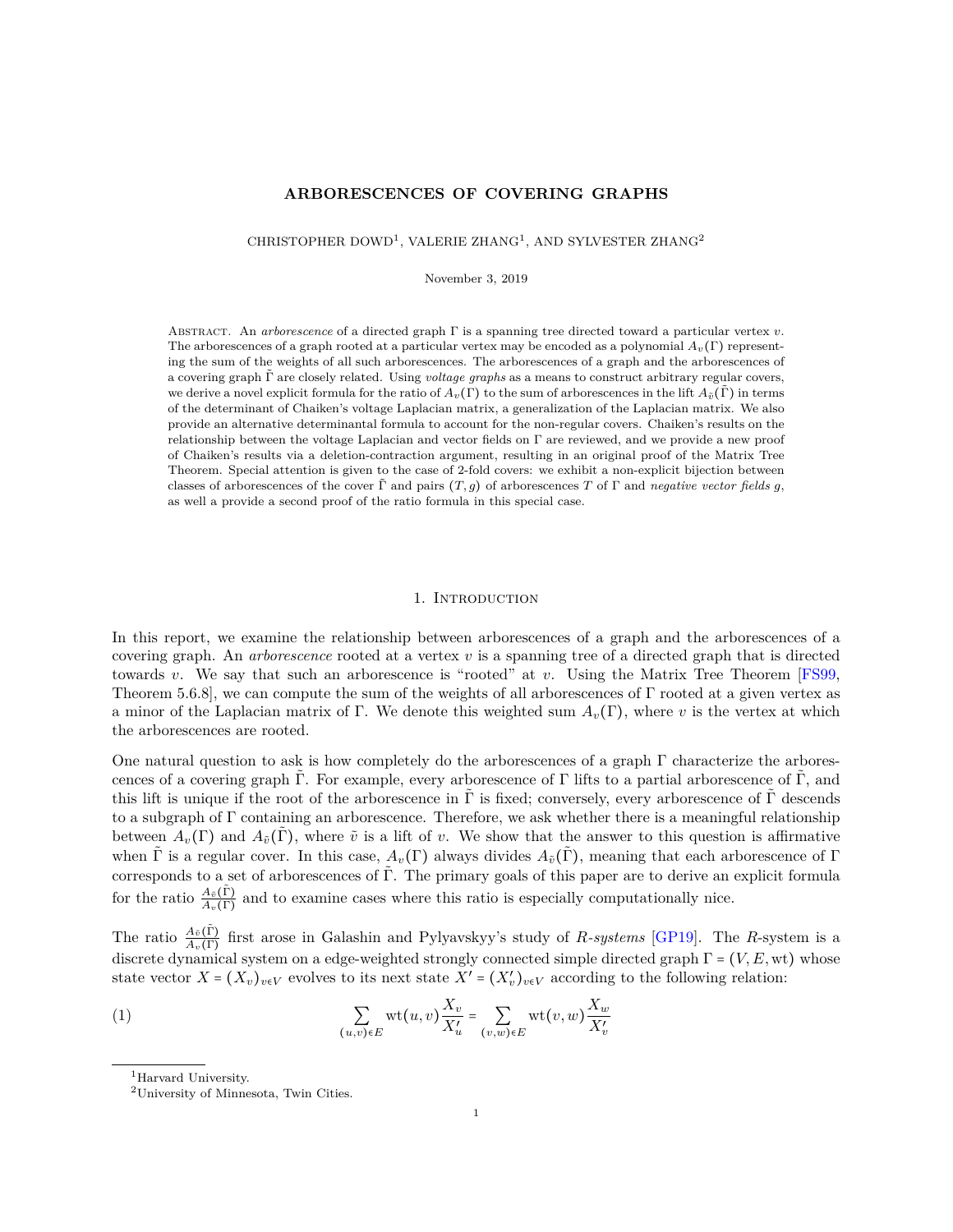This system is homogeneous in both *X* and *X*′ , so we consider solutions in projective space. Galashin and Pylyavskyy determined all solutions *X*′ of this equation as a function of *X*:

**Theorem 1.1.** [\[GP19\]](#page-23-1) *The system given by equation ([1\)](#page-0-0) has solution*

$$
X'_v = \frac{X_v}{A_v(\Gamma)}.
$$

*This solution is unique up to scalar multiplication, yielding a unique solution to the R-system in*  $\mathbb{P}^{|V|}$ .

However, we can see the value of  $X'_{v}$  in equation [\(1](#page-0-0)) depends only on the neighborhood of the vertex *v*. Thus, in the case of a covering graph  $\tilde{\Gamma}$ , we may find two solutions to the *R*-system: one by applying the previous theorem directly, and one by treating each vertex of  $\Gamma$  locally like a vertex of  $\Gamma$ , and then applying the theorem. The two respective solutions are

$$
X'_{\tilde{v}} = \frac{X_{\tilde{v}}}{A_{\tilde{v}}(\tilde{\Gamma})} \qquad \text{and} \qquad X'_{\tilde{v}} = \frac{X_{\tilde{v}}}{A_{v}(\Gamma)}.
$$

Therefore, uniqueness of the solution implies that the vectors

$$
\left(\frac{X_{\tilde{v}}}{A_{\tilde{v}}(\tilde{\Gamma})}\right)_{v\in V} \qquad \text{and} \qquad \left(\frac{X_{\tilde{v}}}{A_{v}(\Gamma)}\right)_{v\in V}
$$

are scalar multiples of each other, where  $\tilde{v}$  is any lift of  $v$ . Equivalently:

<span id="page-1-1"></span>**Corollary 1.2.** *When*  $\Gamma$  *is strongly connected and simple, the ratio*  $\frac{A_{\tilde{v}}(\tilde{\Gamma})}{A_{v}(\Gamma)}$  *is independent of the choice of vertex*  $v$  *and of the choice of lift*  $\tilde{v}$ *.* 

The existence of this invariance motivates finding an explicit formula for this ratio. Galashin and Pylyavskyy correctly conjectured the formula for the ratio in the case of 2-fold covers:

<span id="page-1-2"></span>**Theorem 1.3.** *Let*  $\Gamma = (V, E, wt, \nu)$  *be an edge-weighted*  $\mathbb{Z}/2\mathbb{Z}$ *-voltage directed multigraph, and let*  $\mathscr{L}(\Gamma)$  *be its voltage Laplacian matrix. Then for any vertex v of* Γ *and any lift v*˜ *of v in the derived graph* Γ˜ *of* Γ*, we have*

$$
\frac{A_{\tilde{v}}(\tilde{\Gamma})}{A_{v}(\Gamma)} = \frac{1}{2} \det \mathscr{L}(\Gamma)
$$

The original goal of our project was to prove this formula, but we ultimately deduced the formula in the generality of arbitrary *k*-fold covering graphs, with extra interpretations in the case of regular covering graphs. In full generality, this formula is

<span id="page-1-0"></span>**Theorem 1.4.** *Let*  $\Gamma = (V, E, \text{wt})$  *be an edge-weighted multigraph, and let*  $\tilde{\Gamma}$  *be a k*-fold cover of  $\Gamma$ *. Let L*(Γ) *be the voltage Laplacian of* Γ. Then for any vertex *v* of Γ and any lift  $\tilde{v}$  of *v* in  $\tilde{\Gamma}$  of Γ, we have

$$
\frac{A_{\tilde{v}}(\tilde{\Gamma})}{A_{v}(\Gamma)} = \frac{1}{k} \text{det}[\mathcal{L}(\Gamma)]_{\mathbb{Z}[E]}
$$

In the above formula  $\det[\mathcal{L}(\Gamma)]_{\mathbb{Z}[E]}$  is the determinant of  $\mathcal{L}(\Gamma)$  as a  $\mathbb{Z}[E]$ -linear transformation when the cover is regular. We can take this determinant by restriction of scalars (see Section [5](#page-14-0) for details). In case of arbitrary covers (including non-regular ones), the matrix  $[\mathscr{L}(\Gamma)]_{\mathbb{Z}[E]}$  can be determined concretely from the covering graph (definition [5.6](#page-17-0)).

The rest of the report will proceed as follows. Section [2](#page-2-0) covers the background and conventions necessary to read this paper. In this section, we also discuss the Laplacian matrix and the Matrix Tree Theorem in greater detail, and give additional topological background on covering graphs. In particular, we introduce the *voltage graph*, a construction that allows us to compactly describe arbitrary regular covering graphs Γ˜ by assigning a group-valued voltage to each edge of Γ. Section [3](#page-6-0) reviews some known results relating *vector fields* on voltage graphs to the voltage Laplacian. Vector fields are closely related to arborescences, and this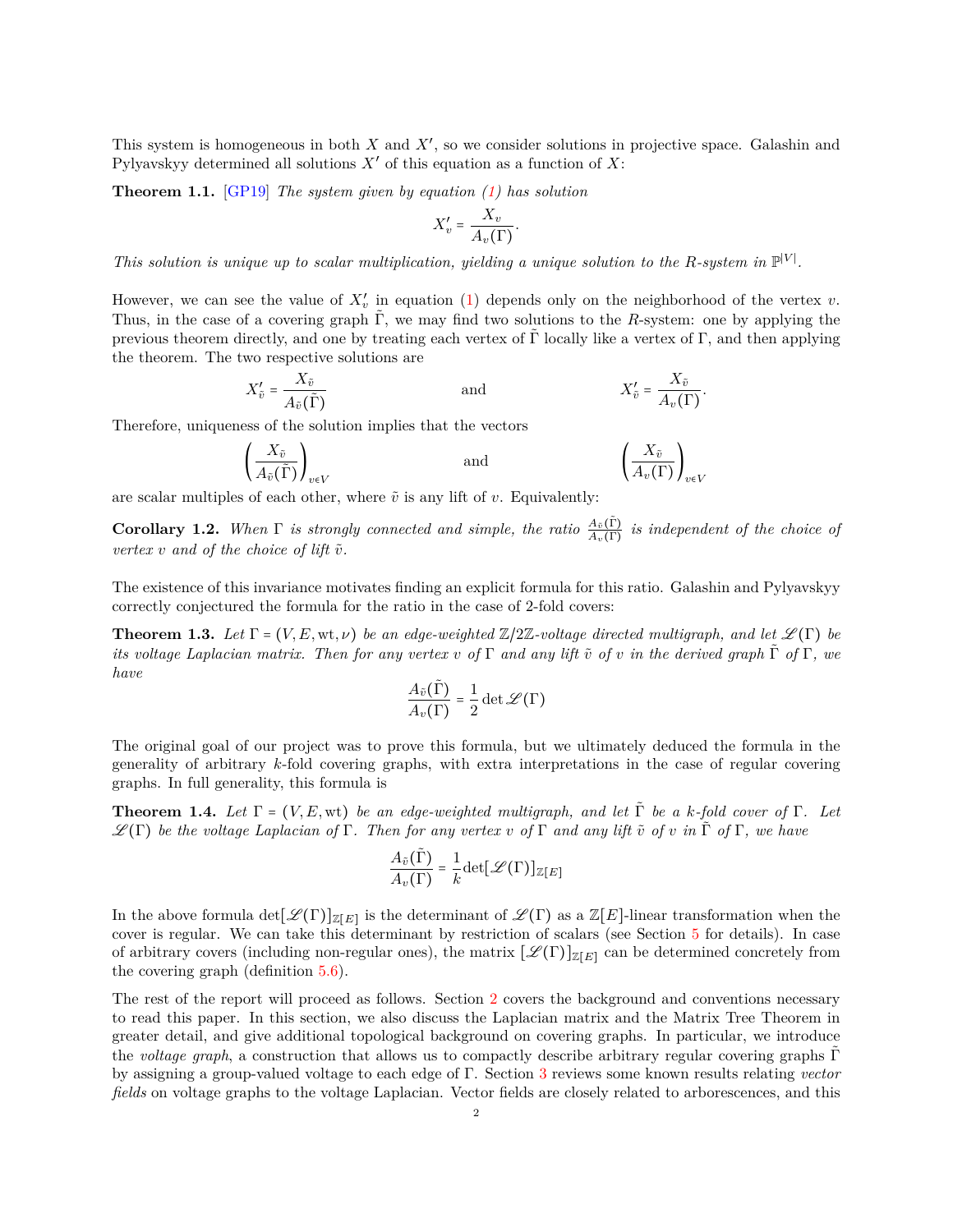discussion especially helps to frame the results of the case of 2-fold covers. We provide an original proof of these results on vector fields, which results in a novel proof of the Matrix Tree Theorem. Section [4](#page-10-0) details our initial results on the ratio formula in the 2-fold case, first by extending Galashin-Pylyavskyy's invariance result to arbitrary multigraphs, and then using this invariance to give an inductive proof of the formula in the 2-fold case. The methods of this section do not generalize to higher covers, so Section [5](#page-14-0) derives the in general case via a linear algebraic approach through the Matrix Tree Theorem. To this end, we prove several new results about how changing vector space bases affects the values of minors. We conclude with several open questions.

# 2. Background

<span id="page-2-0"></span>2.1. **Arborescences.** Let  $\Gamma = (V, E, \text{wt})$  be an edge-weighted directed multigraph with a weight function on the edges wt :  $E \to R$ , for some ring R. In the rest of this report, we will usually abbreviate "edgeweighted" to "weighted" and "directed multigraph" to "graph." Any instance in which we wish to consider only directed or only simple graphs will be explicitly noted. We will consider the weights of the edges of *G* to be indeterminates, treating the weight wt(*e*) of an edge *<sup>e</sup>* as a variable. Let the set of such variables be denoted wt(E). We denote the source vertex of an edge  $e$  by  $e_s$  and target vertex of  $e$  by  $e_t$ . If an edge has source *v* and target *w*, we may write  $e = (v, w)$ . However, note that when Γ is not necessarily simple, there may be more than one edge satisfying these properties, so (*v, w*) may specify multiple edges. We denote the set of outgoing edges of a vertex *v* by  $E_s(v)$ , and the set of incoming edges of *v* by  $E_t(v)$ .

**Definition 2.1.** An *arborescence*  $T$  of  $\Gamma$  rooted at  $v \in V$  is a spanning tree directed towards  $v$ . That is, for all vertices *w*, there exists a directed path from *w* to *v* through *T*. <sup>1</sup> We denote the set of arborescences of Γ rooted at vertex *v* by  $\mathcal{T}_v(\Gamma)$ . The *weight of an arborescence* wt(*T*) is the product of the weights of its edges:

$$
\mathrm{wt}(T)=\prod_{e\in T}\mathrm{wt}(e)
$$

We denote by  $A_v(\Gamma)$  the sum of the weights of all arborescences of  $\Gamma$  rooted at *v*:

$$
A_v(\Gamma) = \sum_{T \in \mathcal{T}_v(\Gamma)} \mathrm{wt}(T)
$$

 $A_v(\Gamma)$  is either zero or a homogeneous polynomial of degree  $|V|$  – 1 in the edge weights of *G*.

2.2. **The Laplacian Matrix and the Matrix Tree Theorem.** The Matrix Tree Theorem, also known as Kirchoff's Theorem, yields a way of computing *<sup>A</sup>v*(Γ) through the *Laplacian matrix* of <sup>Γ</sup>.

<span id="page-2-1"></span>**Definition 2.2.** Label the vertices of Γ as  $v_1, v_2, \ldots$ . The *Laplacian matrix*  $L(\Gamma)$  of a graph Γ is the difference of the weighted degree matrix *D* and the weighted adjacency matrix *A* of Γ:

$$
L(\Gamma) = D(\Gamma) - A(\Gamma).
$$

Here, the weighted degree matrix is the diagonal matrix whose *i*-th entry is

$$
d_{ii} = \sum_{e \in E_s(v_i)} \mathrm{wt}(e)
$$

and the weighted adjacency matrix has entries defined by

$$
a_{ij} = \sum_{e=(v_i,v_j)} \mathrm{wt}(e).
$$

<sup>&</sup>lt;sup>1</sup>In the literature, an arborescence rooted at *v* is usually defined to to be a spanning tree directed *away* from *v*, so that *v* is the unique source rather than the unique sink; see, for example, [[KV06\]](#page-23-2), [\[Cha82\]](#page-23-3), and [\[GM89](#page-23-4)]. Our convention is consistent with the study of *R*-systems.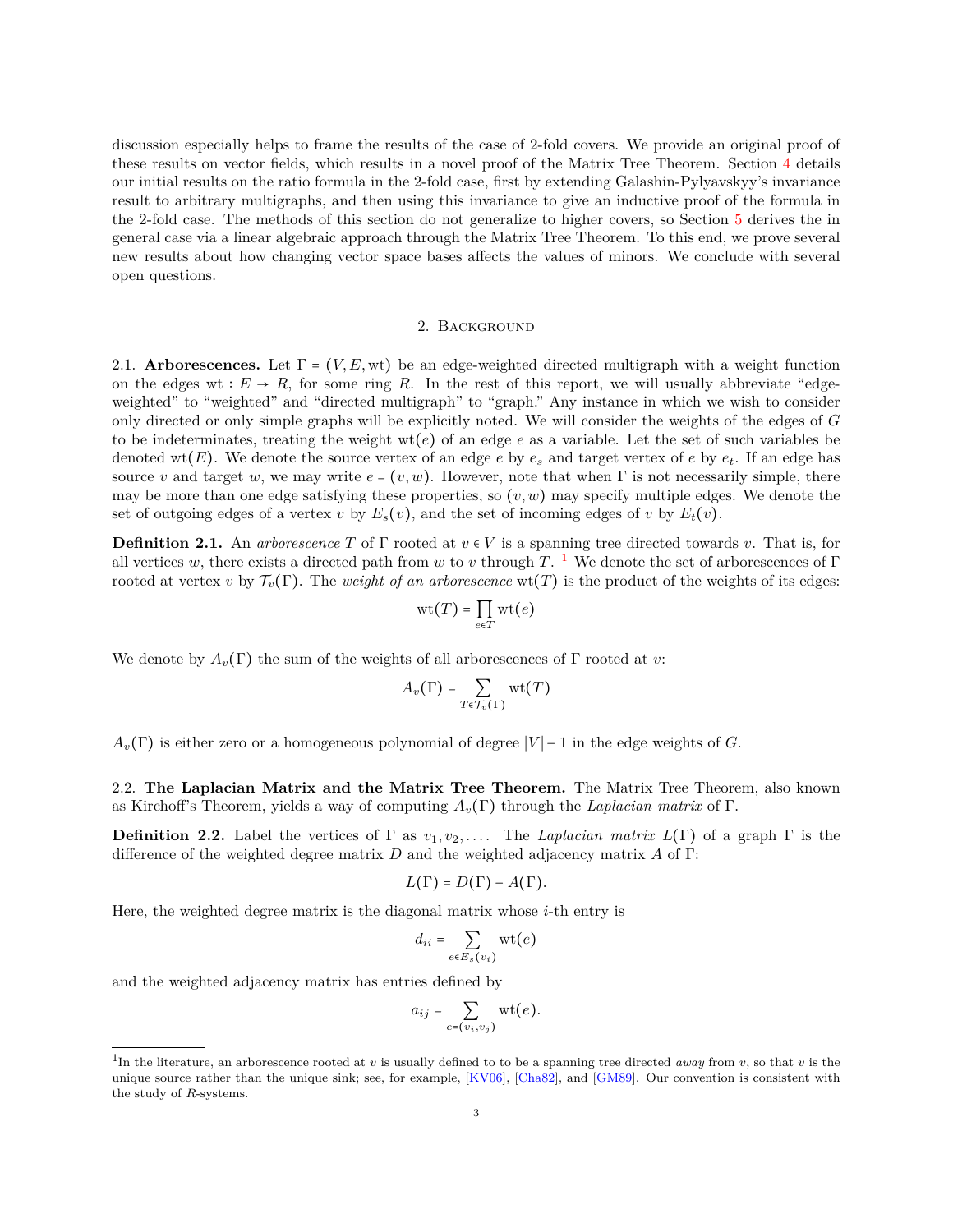Since we will always be working with weighted graphs in this paper, we will usually drop the word "weighted" when talking about the Laplacian matrix. Note also the ordering of the rows and columns of the Laplacian. We will always assume that  $v_1$  corresponds to the first row and column of  $L(\Gamma)$ , that  $v_2$  corresponds to the second row and column of *<sup>L</sup>*(Γ), and so on.

<span id="page-3-1"></span>**Theorem 2.3.** (Matrix Tree Theorem) [\[Cha82](#page-23-3)] *The sum of the weights of arborescences rooted at v<sup>i</sup> is equal to the the minor of <sup>L</sup>*(Γ) *obtained by removing the <sup>i</sup>-th row and column:*

$$
A_{v_i}(\Gamma) = \det L_i^i(\Gamma).
$$

## 2.3. **Covering graphs.**

**Definition 2.4.** A *k-fold cover* of  $\Gamma = (V, E)$  is a graph  $\tilde{\Gamma} = (\tilde{V}, \tilde{E})$  that is a *k*-fold covering space of *G* in the topological sense that preserves edge weight. In order to use this definition, we need to find a way to formally topologize directed graphs in a way that encodes edge orientation. To avoid this, we instead give a more concrete alternative definition of a covering graph. The graph  $\tilde{\Gamma} = (\tilde{V}, \tilde{E})$  is a *k*-fold covering graph of  $\Gamma = (V, E)$  if there exists a projection map  $\pi : \tilde{\Gamma} \to \Gamma$  such that

- (1)  $\pi$  maps vertices to vertices and edges to edges;
- (2)  $|\pi^{-1}(v)| = |\pi^{-1}(e)| = k$  for all  $v \in V, e \in E$ ;<br>(2) **Γ**  $\lim_{z \to 0} \tilde{F}$   $\lim_{z \to 0} \frac{f(z)}{z}$  ((2)
- (3) For all  $\tilde{e} \in \tilde{E}$ , we have wt( $\tilde{e}$ ) = wt( $\pi(\tilde{e})$ );
- (4)  $\pi$  is a local homeomorphism. Equivalently,  $|E_s(\tilde{v})| = |E_s(\pi(\tilde{v}))|$  and  $|E_t(\tilde{v})| = |E_t(\pi(\tilde{v}))|$  for all  $\tilde{v} \in \tilde{V}$ .

We do not require a covering graph to be connected—results about arborescences are trivial in the disconnected case anyways.

### 2.4. **Voltage graphs and derived graphs.**

**Definition 2.5.** Let *G* be a finite group. A *weighted G-voltage graph*  $\Gamma = (V, E, wt, \nu)$  is a weighted directed multigraph with each edge  $e$  also labeled by an element  $\nu(e)$  of *G*. This labeling is called the *voltage* of the edge *e*. Note that the voltage of an edge *e* is entirely distinct from the weight of *e*.

**Definition 2.6.** Given a *<sup>G</sup>*-voltage graph <sup>Γ</sup>, we may construct an <sup>∣</sup>*G*∣-fold covering graph of <sup>Γ</sup> known as the *derived graph*  $\tilde{\Gamma} = (\tilde{V}, \tilde{E}, \text{wt})$ . The derived graph of a voltage graph is a graph with vertex set  $\tilde{V} = V \times G$  and edge set

$$
\tilde{E} \coloneqq \{ [v \times x, w \times (gx)] : x \in G, e = (v, w) \in \Gamma, \nu(e) = g \in G \}.
$$

<span id="page-3-0"></span>**Example 2.7.** Let  $G = \mathbb{Z}/3\mathbb{Z} = \{1, g, g^2\}$ , and let  $\Gamma$  be the following *G*-volted graph, where edges labeled  $(g, g)$  have administrative and valuations with (*x, y*) have edge weight *<sup>x</sup>* and voltage *<sup>y</sup>*:



FIGURE 1. A  $\mathbb{Z}/3\mathbb{Z}$ -voltage graph Γ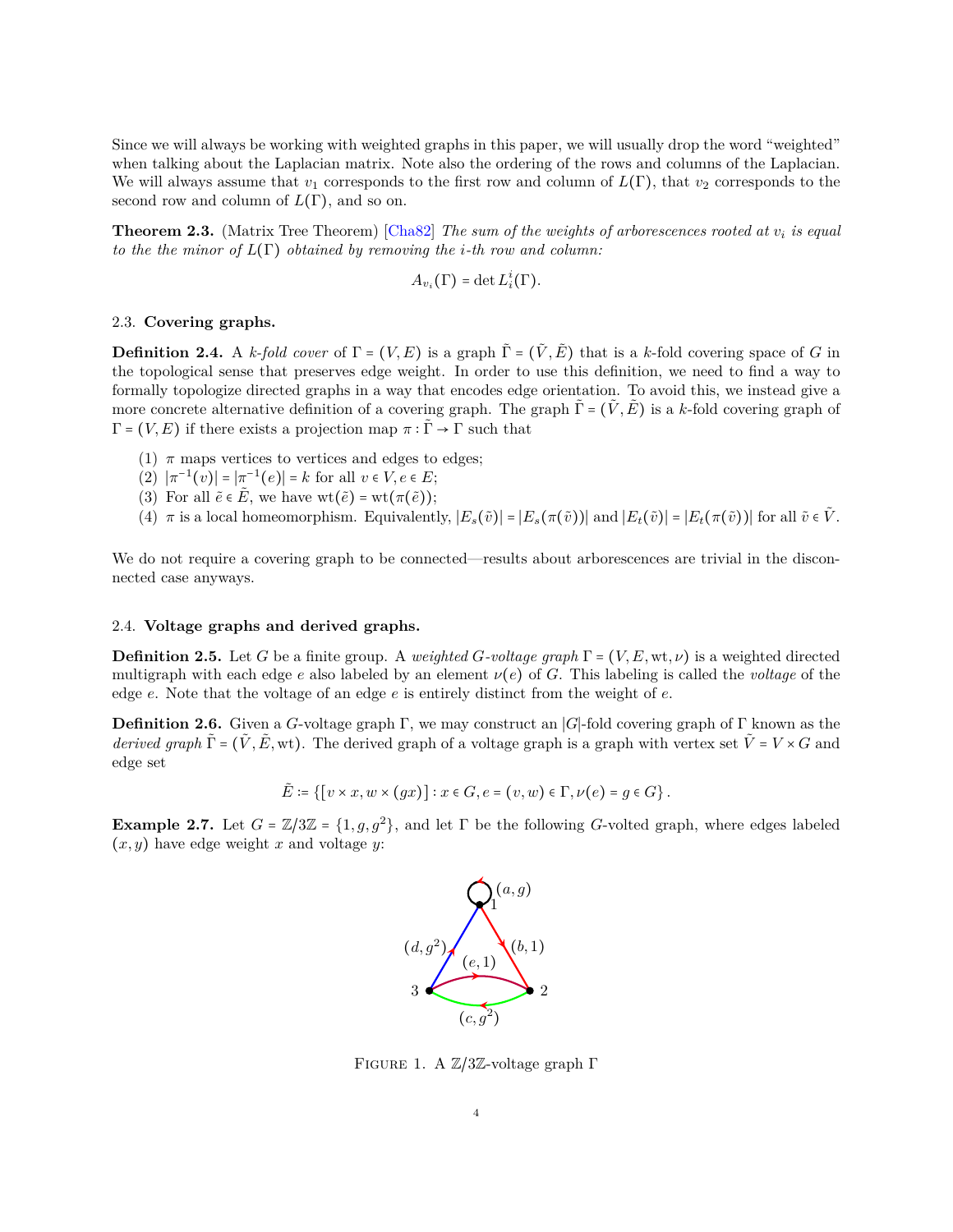Then the derived graph  $\tilde{\Gamma}$ , with vertices  $(v, x) = v_x$  and with edges labeled by weight, is:



FIGURE 2. The derived covering graph  $\tilde{\Gamma}$  of  $\Gamma$ . Edge colors denote correspondence to the edges of  $\Gamma$  via the quotient map.

While derived graphs might seem to be a very special subset of covering graphs, they in fact give rise to a broad class of covering graphs called *regular covering graphs*.

**Definition 2.8.** Given a graph Γ and a covering graph Γ, the *deck group* Aut( $\pi$ ) of Γ is the group of automorphisms on  $\tilde{\Gamma}$  that preserve the fibers of the projection map *π*.

**Definition 2.9.** A *regular cover* Γ<sup>\*</sup>, sometimes known as a *Galois cover*, of a graph Γ is a covering graph whose deck group is transitive on each fiber  $\pi^{-1}(v)$  for each  $v \in V$ .

**Example 2.10.** The derived graph in example [2.7](#page-3-0) is a regular cover because the cyclic permutation  $\sigma$  that sends each  $v_{i,x}$  to  $v_{i,gx}$  is in Aut( $\pi$ ), which shows that Aut( $\pi$ ) is transitive on each fiber  $\pi^{-1}(v)$ .

**Example 2.11.** The following is a simple example of a graph (left) and a non-regular covering graph (right):

No automorphism maps vertex  $1_1$  to vertex  $1_2$ , since, for example,  $1_1$  is part of a 2-cycle and  $1_2$  is not, so Aut $(\pi)$  is not transitive on  $\pi^{-1}(1)$ . Nevertheless, all criteria necessary to be a covering graph are met.



<span id="page-4-0"></span>**Theorem 2.12.** (Theorems 3 and 4 in [[GT75\]](#page-23-5)) *Every regular cover* Γ *of a graph* Γ *may be realized as a derived cover of* <sup>Γ</sup> *with voltage assignments in* Aut(*π*)*. Conversely, every derived graph is a regular cover.*

The main focus of this paper is to explore the relationship between the arborescences of a voltage graph Γ and the arborescences of its derived graph  $\Gamma$ . Theorem [2.12](#page-4-0) allows us to deal with all regular covering graphs in the framework of a voltage. It turns out that regularity is not necessary for Theorem [1.4,](#page-1-0) which holds for all *k*-fold covers; however, the results of this main theorem have nice interpretations in terms of the voltage Laplacian in the regular case.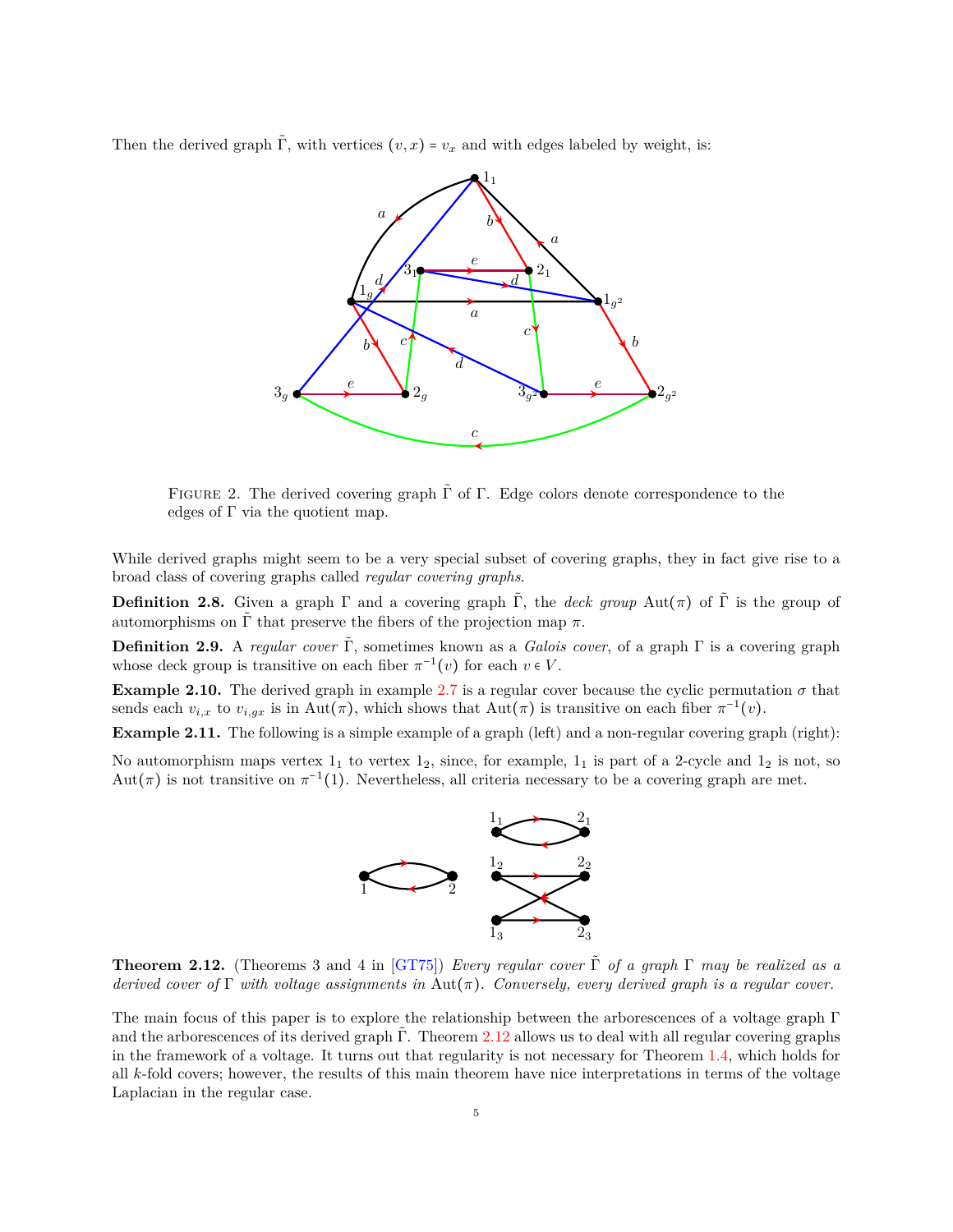2.5. **The reduced group algebra.** We wish to define a matrix similar to the Laplacian matrix that tracks all the relevant information in an *G*-voltage graph. In order to do so in general, we need to extend our field of coefficients in order to codify the data given by the voltage function *ν*. Following the language of Reiner and Tseng in [\[RT14\]](#page-23-6):

**Definition 2.13.** The *reduced group algebra* of a finite group *G* over a ring *R* is the quotient

$$
\overline{R[G]} = \frac{R[G]}{\langle \sum_{g \in G} h \rangle},
$$

where  $R[G]$  is the group algebra of *G* over *R*. That is, we quotient the group algebra by the all-ones vector with respect to the basis given by *G*.

For simplicity, in the remainder of this paper we take  $R = \mathbb{Z}$ . In practice, we will always be dealing with integers. Note that if  $G \cong \mathbb{Z}/2\mathbb{Z}$ , then  $\overline{\mathbb{Z}[G]} \cong \mathbb{Z}$ , with the non-identity element of *G* identified with −1. Similarly, if  $G \cong \mathbb{Z}/p\mathbb{Z}$ , with *p* prime, then  $\overline{\mathbb{Z}[G]} \cong \mathbb{Z}(\zeta_p)$ , where  $\zeta_p$  is a primitive *p*-th root of unity and the generator *g* of *G* is identified with  $\zeta_p$ . (To see this, note that both rings arise by adjoining to Z an element with minimal polynomial  $\sum_{i=0}^{p-1} x^i$ .) The fact that the reduced group alebgra of prime cyclic *G* lies in a field extension over <sup>Q</sup> <sup>⊇</sup> <sup>Z</sup> will be important later in giving us nice formulas for the ratio of arborescences described in the introduction.

2.6. **The voltage Laplacian matrix.** We now define a generalization of the Laplacian matrix that takes into account voltages:

**Definition 2.14.** The *voltage adjacency matrix*  $\mathscr{A}(G)$  has entries given by

$$
a_{ij} = \sum_{e=(v_i,v_j)\in E} \nu(e) \text{wt}(e),
$$

where we consider  $\nu(e)$  as an element of the reduced group algebra  $\overline{\mathbb{Z}[G]}$ . That is, the *i*, *j*-th entry consists of sum of the *volted* weights of all edges going from the *i*-th vertex to the *j*-th vertex. The *voltage Laplacian matrix*  $\mathscr{L}(\Gamma)$  is defined as

$$
\mathscr{L}(\Gamma) = D(\Gamma) - \mathscr{A}(\Gamma)
$$

where  $D(\Gamma)$  is the (unvolted) weighted degree matrix as described in Definition [2.2](#page-2-1).

Note that when every edge has trivial voltage, then  $\mathscr{L}(\Gamma) = L(\Gamma)$ , so that the voltage Laplacian is indeed a generalization of the Laplacian. Since we consider the edge weights of  $\Gamma$  as indeterminates, we treat the entries of  $\mathcal{L}(G)$  as elements of  $\mathbb{Z}[G][wt(E)] \subset \mathbb{Z}[G][wt(E)]$ —that is, the polynomial ring of edge weights with coefficients in the reduced group algebra.

<span id="page-5-0"></span>**Example 2.15.** Let  $\Gamma$  the  $\mathbb{Z}/3\mathbb{Z}$ -voltage graph in Example [2.7.](#page-3-0) Under the identification  $\overline{\mathbb{Z}[\mathbb{Z}/3\mathbb{Z}]} \cong \mathbb{Z}(\zeta_3)$ , the voltage Laplacian of Γ is

$$
\mathcal{L}(\Gamma) = \begin{bmatrix} a+b & 0 & 0 \\ 0 & c & 0 \\ 0 & 0 & d+e \end{bmatrix} - \begin{bmatrix} \zeta_3 a & b & 0 \\ 0 & 0 & \zeta_3^2 c \\ \zeta_3^2 d & e & 0 \end{bmatrix}
$$

$$
= \begin{bmatrix} (1-\zeta_3)a+b & -b & 0 \\ 0 & c & -\zeta_3^2 c \\ -\zeta_3^2 d & -e & d+e \end{bmatrix}
$$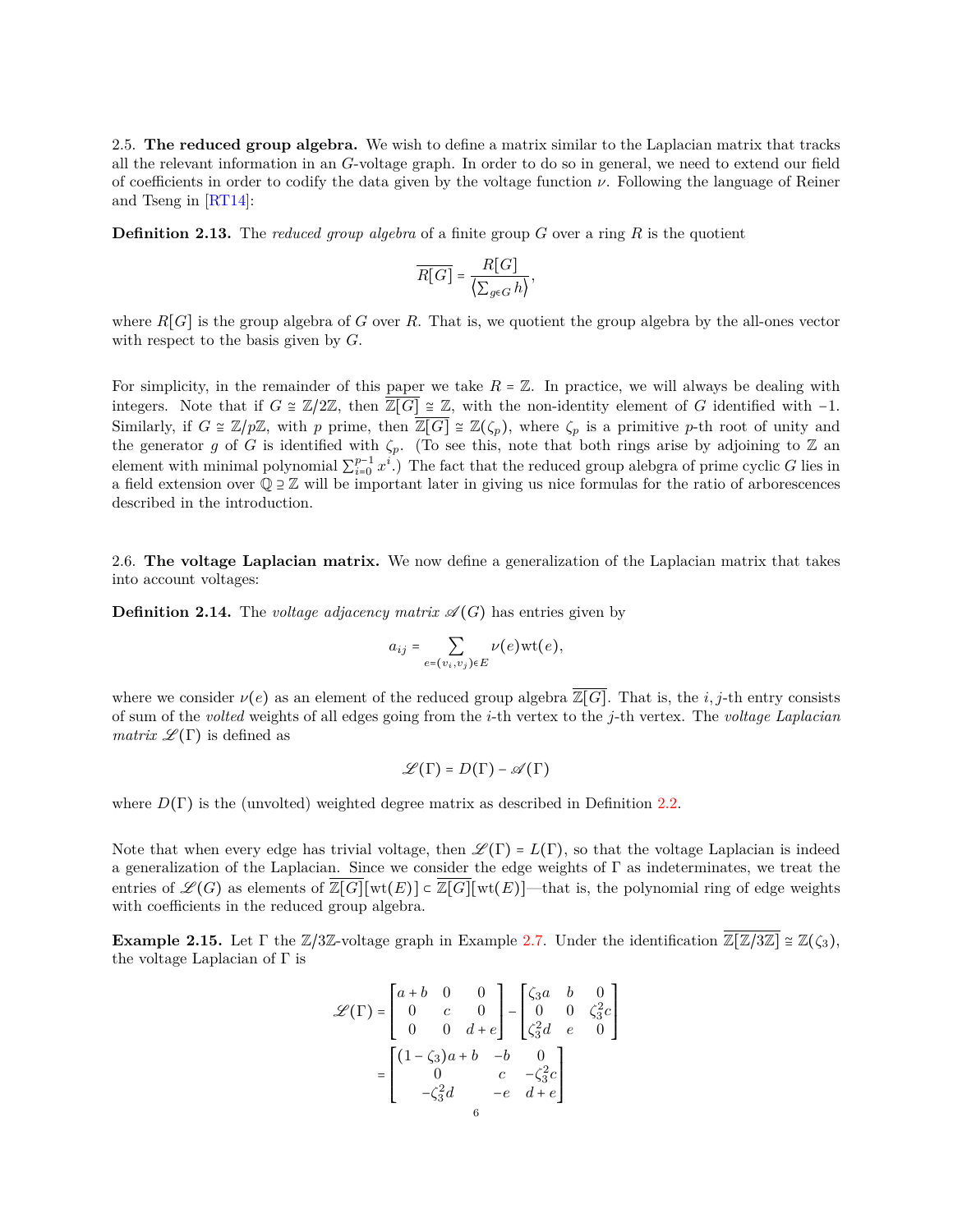## 3. The voltage Laplacian and vector fields

<span id="page-6-0"></span>**Definition 3.1.** A *vector field*  $\gamma$  of a directed graph  $\Gamma$  is a subgraph of  $\Gamma$  such that every vertex of  $\Gamma$  has outdegree 1 in *γ*. Similarly to arborescences, we define the *weight* of a vector field  $\text{wt}(\gamma) = \prod_{e \in \gamma} \text{wt}(e)$  of a vector field be the product of its edge weights, so that  $wt(\gamma)$  is a degree |*V*| monomial with respect to the edge weights of Γ. Write  $C(\gamma)$  for the set of cycles in a vector field  $\gamma$ . If *G* is abelian, and if *c* is a cycle of *γ* then defined the voltage of *c* as  $ν(c) := \prod_{e \in c} ν(e)$ —this product is only well-defined when *G* is abelian.

The determinant of  $\mathscr{L}(\Gamma)$  counts vector fields of  $\Gamma$  in the following way:

<span id="page-6-2"></span>**Theorem 3.2.** *Let G be an abelian group, and let* Γ *be an edge-weighted G-voltage graph. Then*

$$
\sum_{\gamma \in \Gamma} \left[ \text{wt}(\gamma) \prod_{c \in C(\gamma)} (1 - \nu(c)) \right] = \det \mathscr{L}(\Gamma)
$$

where the sum ranges over all vector fields  $\gamma$  of  $\Gamma$ .

<span id="page-6-4"></span>**Example 3.3.** Let <sup>Γ</sup> be the <sup>Z</sup>/3Z-voltage graph of example [2.7.](#page-3-0) There are four distinct vector fields of <sup>Γ</sup> (see Figure [3](#page-6-1)).



<span id="page-6-1"></span>Figure 3. The four vector fields of Γ

The first three of these vector fields contain one cycle; from left to right, these unique cycles have weights  $\zeta_3$ ,  $\zeta_3$ , and  $\zeta_3^2$ . The rightmost vector field has two cycles, one with weight  $\zeta$  and the other of weight  $\zeta^2$ . From Example [2.15](#page-5-0), we have

$$
\det \mathcal{L}(\Gamma) = (1 - \zeta_3) bcd + (1 - \zeta_3) acd + (1 - \zeta_3^2) bce + (1 - \zeta_3)(1 - \zeta_3^2) ace
$$

The four terms in this expression correspond to the four vector fields of  $\Gamma$  as described by the theorem.

The following special case of the above, with  $G = \mathbb{Z}/2\mathbb{Z}$ , will be useful later in our first proof of the ratio of arborescences formula for signed graphs:

<span id="page-6-3"></span>**Corollary 3.4.** *Suppose that* <sup>Γ</sup> *is a* <sup>Z</sup>/2Z*-voltage graph, i.e. a signed graph. Define a* negative vector field  $\gamma$  *of*  $\Gamma$  *to be a vector field such that every cycle*  $c$  *of*  $\gamma$  *has an odd number of negative edges, so that*  $\nu(c) = -1$ *. Denote the set of negative vector fields of*  $G$  *by*  $\mathcal{N}(\Gamma)$ *. Then* 

$$
\sum_{\gamma \in \mathcal{N}(\Gamma)} 2^{\#C(\gamma)} \operatorname{wt}(\gamma) = \det \mathscr{L}(\Gamma)
$$

We present two proofs of Theorem [3.2](#page-6-2): one original, as far as we are aware, and the other dating back to Chaiken.

The first proof proceeds by deletion-contraction, and requires the following lemma.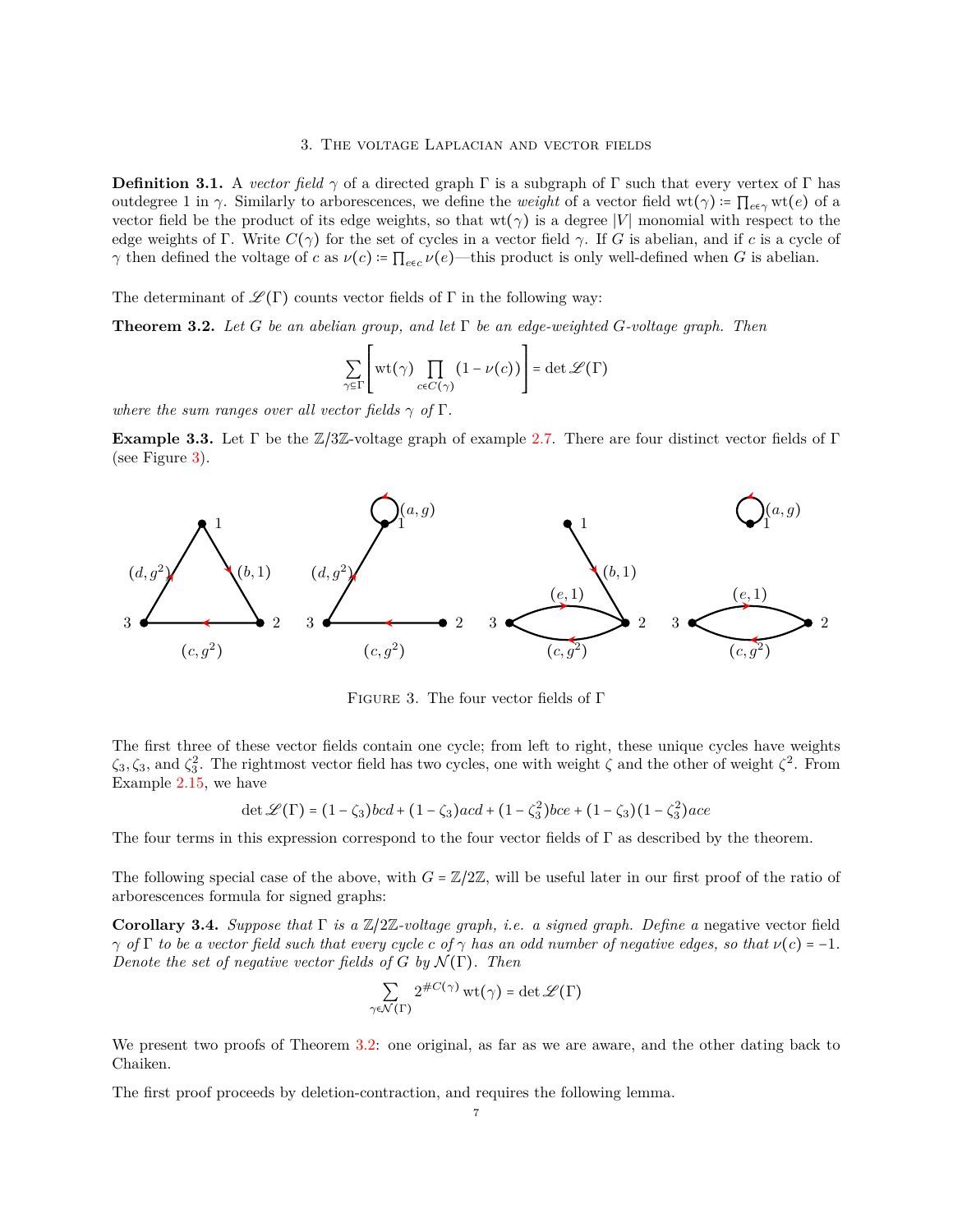**Lemma 3.5.** *Let*  $\Gamma$  *be as in Theorem [3.2](#page-6-2) with voltage function*  $\nu : E \to \overline{\mathbb{Z}[G]}$ , *let v be any vertex of*  $\Gamma$ *, and let*  $g \in G$ *. We define a new voltage function*  $\nu_{v,q}$  *given by* 

$$
\nu_{v,g}(e) = \begin{cases}\ngu(e): & \text{if } e \in E_i(v), e \notin E_t(v) \\
g^{-1}\nu(e): & \text{if } e \in E_t(v), e \notin E_s(v) \\
u(e): & \text{else}\n\end{cases}
$$

- *(a) for any cycle c of*  $\Gamma$ *, we have*  $\nu(c) = \nu_{v,q}(c)$ *; and*
- *(b) the determinant of the voltage Laplacian of* Γ *with respect to the voltage ν is equal to the determinant of the voltage Laplacian of*  $\Gamma$  *with respect to*  $\nu_{v,q}$ *. That is,*

$$
\det \mathscr{L}(V, E, \text{wt}, \nu) = \det \mathscr{L}(V, E, \text{wt}, \nu_{v,g})
$$

*Proof.*

(a) If *c* does not contain the vertex *v*, or if *c* is a loop at *v*, then the voltages of all edges in *c* remain unchanged. Otherwise, *c* contains exactly one ingoing edge *e* of *v* and one outgoing edge *f* of *v*, so that

$$
\nu_{v,h}(c) = \frac{\nu(c)}{\nu(e)\nu(f)} [g\nu(e)][g^{-1}\nu(f)]
$$
  
=  $\nu(c)$ 

as desired.

(b) The matrix  $\mathscr{L}(V, E, \text{wt}, \nu)$  may be transformed into the matrix  $\mathscr{L}(V, E, \text{wt}, \nu_{v,q})$  by multiplying the row corresponding to *v* by *g* and multiplying the column corresponding to *v* by  $g^{-1}$ , so the determinant remains unchanged.

∎

This lemma will allow us some freedom to change the voltage of  $\Gamma$  as needed.

*Proof. (First proof of Theorem [3.2](#page-6-2)).* Denote the left-hand side of the theorem as

$$
\Omega(\Gamma) \coloneqq \sum_{\gamma \in \Gamma} \left[ \text{wt}(\gamma) \prod_{c \in C(\gamma)} (1 - \nu(c)) \right]
$$

F.

We proceed by deletion-contraction. Our base case will be when the only edges of  $\Gamma$  are loops. When this happens,  $\mathscr{L}(\Gamma)$  is diagonal, with

$$
\ell_{ii} = \sum_{e=(v_i,v_i)\in E} (1-\nu(e)) \operatorname{wt}(e).
$$

Thus we have

$$
\det \mathscr{L}(\Gamma) = \prod_{i=1}^{|V|} \left( \sum_{e=(v_i, v_i) \in E} \left[ 1 - \nu(e) \right] \text{wt}(e) \right)
$$

If we expand the product above, each term will correspond to a unique combination of one loop per vertex of Γ. But such combinations are precisely the vector fields of Γ, so we obtain

$$
\det \mathscr{L}(\Gamma) = \Omega(\Gamma)
$$

For the inductive step, assume that there exists at least one edge *e* between distinct vertices, and assume that the proposition holds for graphs with fewer non-loop edges than Γ. Using the lemma, we may change the voltage of Γ so that *e* has voltage 1 without changing either  $\Omega(\Gamma)$  or det  $\mathscr{L}(\Gamma)$ . Without loss of generality, let  $v_1 = E_s$  and  $v_2 = e_t$ .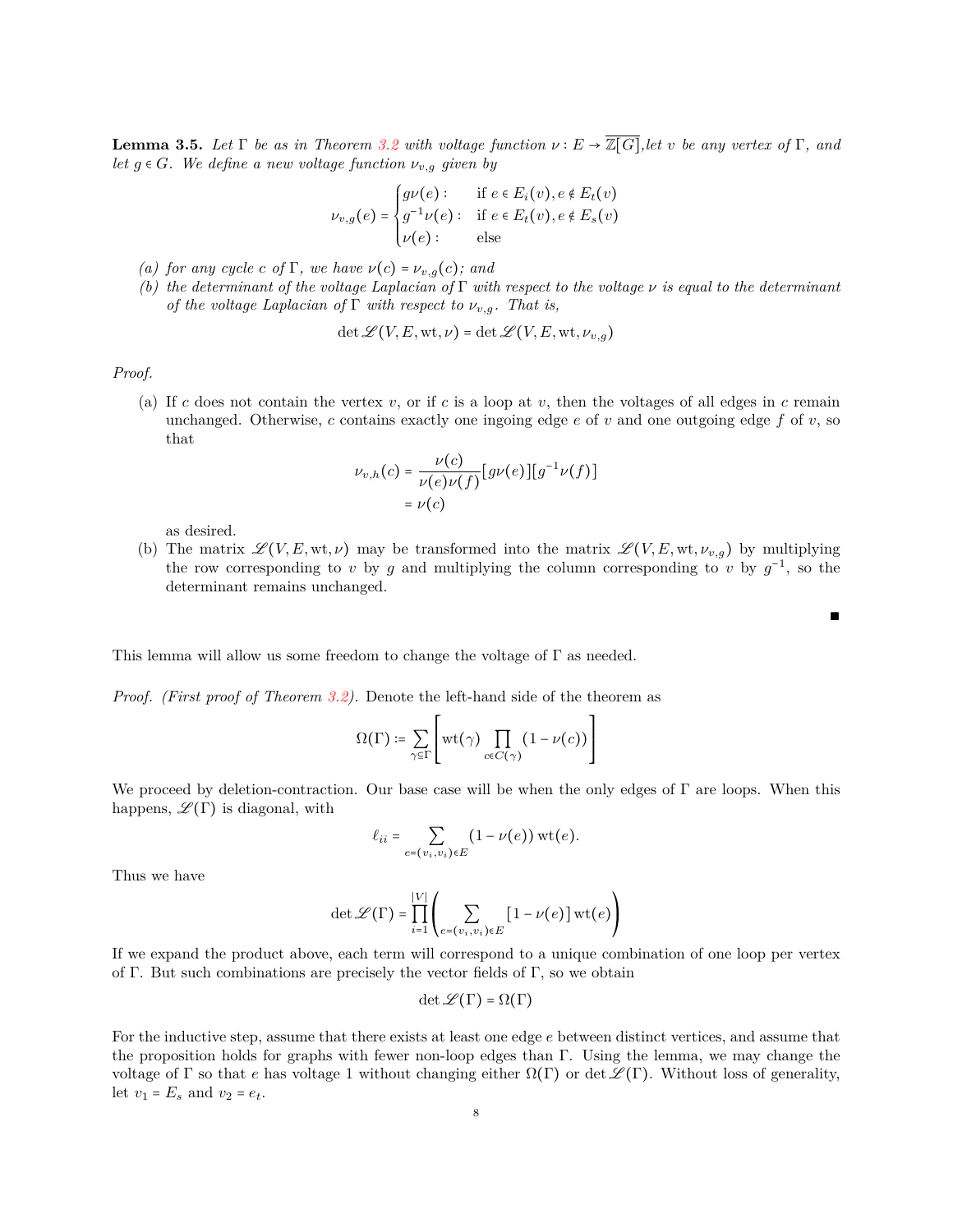If *γ* is a vector field of Γ, then *γ* either contains *e* or it does not. In the latter case, *γ* is also a vector field of <sup>Γ</sup>/*e*. Clearly all such *<sup>γ</sup>* arise uniquely from a vector field of <sup>Γ</sup>/*e*. Therefore, there is a weight-preserving bijection between the vector fields of <sup>Γ</sup> not containing *<sup>e</sup>* and the vector fields of <sup>Γ</sup>/*e*.

Otherwise, if  $e \in \gamma$ , then no other edge of the form  $(v_1, v_j)$  is in  $\gamma$ . We define a special type of contraction: let  $\Gamma/\_1e := (\Gamma/e)\E_s(v_1)$ . That is, we contract along *e*, and delete all other edges originally in  $E_s(v_1)$ . Note that the contraction process merges vertices  $v_1$  and  $v_2$  into a "supervertex," which we denote  $v_{12}$ .

Then vector field  $\gamma$  descends uniquely to a vector field  $\overline{\gamma}$  on  $\Gamma/1e$ . Every vector field  $\overline{\gamma}$  in  $\Gamma/1e$  corresponds uniquely to a vector field of Γ containing *e*, obtained by letting the unique edge coming out the supervertex  $v_{12}$  in  $\overline{\gamma}$  be the unique edge coming out of the vertex  $v_2$  in  $\gamma$ , and letting *e* be the unique edge with source at *v*<sub>1</sub> in  $\gamma$ . This inverse map shows that the vector fields of Γ containing *e* are in bijection with the vector fields of  $\Gamma/1e$ . This bijection is weight-preserving up to a factor of wt(*e*). Finally, note that  $\gamma$  and its contraction  $\overline{\gamma}$  have the same number of cycles, with the same voltages. If a cycle contains *e* in  $\gamma$ , then that cycle is made one edge shorter in  $\overline{\gamma}$ , but still has positive length since *e* is assumed to not be a loop. If *c* is a cycle containing *e* in  $\gamma$ , then since *e* has voltage 1, the cycle voltage  $\nu(c/e)$  of the contracted version of *c* is equal to the cycle voltage before contraction. Thus, we may write

$$
\Omega(\Gamma) = \Omega(\Gamma \backslash e) + \text{wt}(e)\Omega(\Gamma /_1 e)
$$

By inductive hypothesis, since  $\Gamma$ /*e* and  $\Gamma$ /<sub>1</sub>*e* have strictly fewer non-loop edges than Γ, we have

 $\Omega(\Gamma \backslash e) + \text{wt}(e)\Omega(\Gamma /_1 e) = \det \mathscr{L}(\Gamma \backslash e) + \text{wt}(e) \det \mathscr{L}(\Gamma /_1 e)$ 

Note that  $\mathscr{L}(\Gamma \backslash e)$  is equal to  $\mathscr{L}(\Gamma)$  with wt(*e*) deleted from both the 1,1- and 1,2-entries. Therefore, via expansion by minors, we obtain

<span id="page-8-0"></span>(2) 
$$
\det L(\Gamma \backslash e) + \mathrm{wt}(e) \det L_1^1(\Gamma) + \mathrm{wt}(e) \det L_1^2(\Gamma) = \det \mathcal{L}(\Gamma)
$$

where  $\mathscr{L}_i^j(\Gamma)$  is the submatrix of  $\mathscr{L}(\Gamma)$  obtained by removing the *i*-th row and the *j*-th column.

To construct  $\mathscr{L}(\Gamma)_1 e$  from  $\mathscr{L}(\Gamma)$ , we disregard the first row of  $\mathscr{L}(\Gamma)$ , since the special contraction  $\Gamma)_1 e$ simply removes the outgoing edges  $E_s(v_1)$ . Then, we combine the first two columns of  $\mathscr{L}(\Gamma)$  by making their sum the first column of  $\mathscr{L}(\Gamma/\{1e})$ , since when we perform a contraction that merges  $v_1$  and  $v_2$  into  $v_{12}$ , we also have  $E_t(v_1) \cup E_t(v_2) = E_t(v_{12})$ . Thus  $\mathscr{L}(\Gamma/1e)$  is a  $(|V|-1) \times (|V|-1)$  matrix that agrees with both  $\mathcal{L}_1^1(\Gamma)$  and  $\mathcal{L}_2^2(\Gamma)$  on its last  $|V| - 2$  columns, and whose first column is the sum of the first columns of  $\mathscr{L}_1^1(\Gamma)$  and  $\mathscr{L}_1^2(\Gamma)$ . Therefore,

$$
\det \mathcal{L}(\Gamma/_{1} e) = \det \mathcal{L}_{1}^{1}(\Gamma) + \det \mathcal{L}_{1}^{2}(\Gamma)
$$

Substituting into  $(2)$  $(2)$ , we obtain

$$
\det \mathcal{L}(\Gamma) = \det \mathcal{L}(\Gamma \backslash e) + \text{wt}(e) \det \mathcal{L}(\Gamma \backslash \{e\})
$$

$$
= \Omega(\Gamma \backslash e) + \text{wt}(e) \Omega(\Gamma \backslash \{e\})
$$

$$
= \Omega(\Gamma)
$$

 $\blacksquare$  as desired.  $\blacksquare$ 

The second proof of the theorem follows a style similar to Chaiken's proof of the Matrix Tree Theorem in [\[Cha82\]](#page-23-3). Chaiken actually proves a more general identity, which he calls the "All-Minors Matrix Tree Theorem," that gives a combinatorial formula for any minor of the voltage Laplacian. We do not reproduce such generality here, but instead follow a simplified version of his proof, more along the lines of Stanton and White's version of Chaiken's proof of the Matrix Tree Theorem but with more generality [\[SW86](#page-23-7)].

*Proof. (Second proof of Theorem [3.2](#page-6-2)) (Chaiken).* Let Γ have *n* vertices. For simplicity, assume that Γ has no multiple edges, since we can always decomposed det *<sup>L</sup>* (Γ) into a sum of determinants of voltage Laplacians of simple subgraphs of Γ, which also partitions the sum given in the theorem. We also assume that Γ is a complete bidirected graph, since we can ignore edges not in  $\Gamma$  by just considering them to have edge weight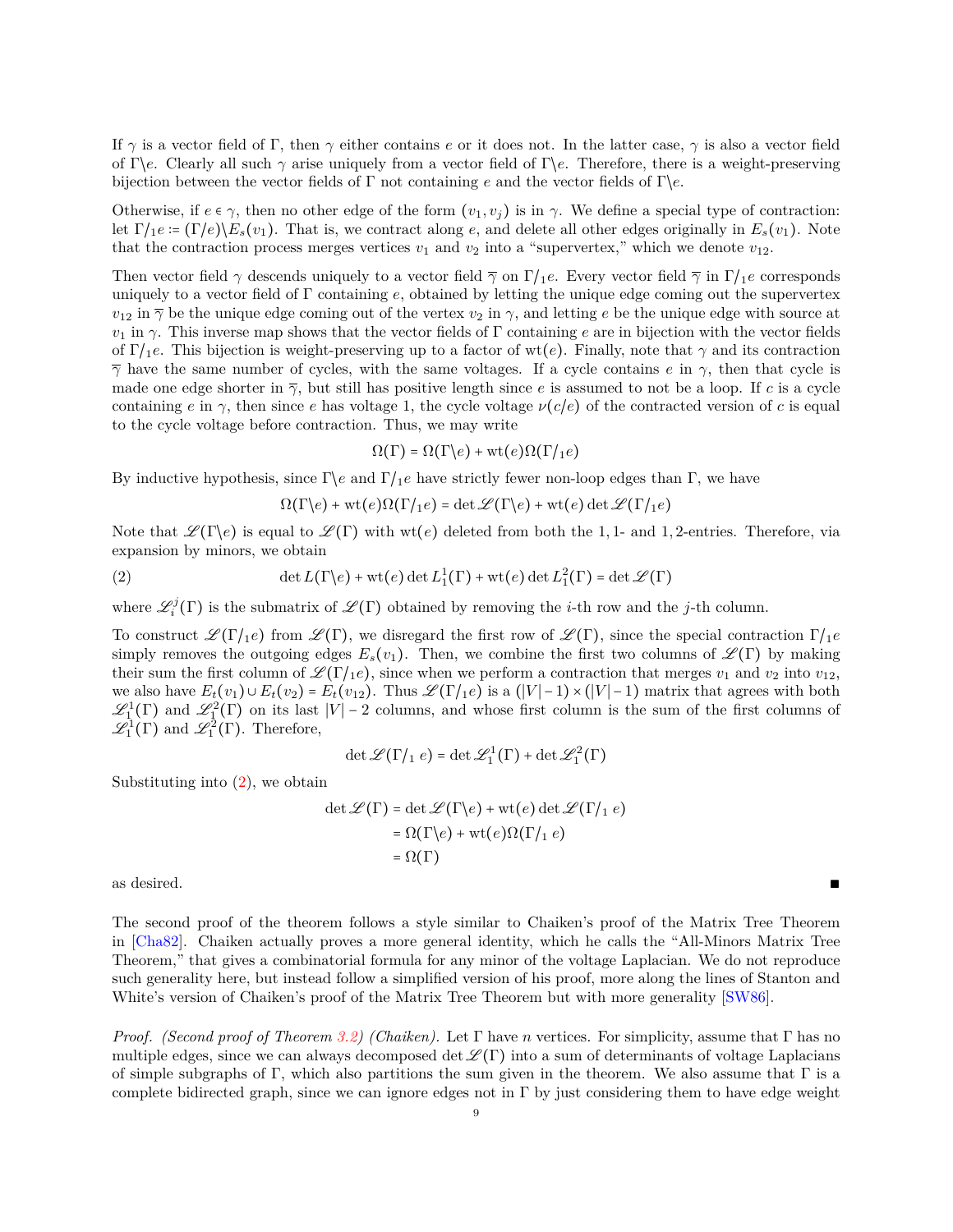0. Write  $\mathscr{L}(\Gamma) = (\ell_{ij})$ , write  $D(\Gamma) = (d_{ij})$ , and write  $\mathscr{A}(\Gamma) = (a_{ij})$ , so that  $\ell_{ij} = \delta_{ij}d_{ii} - a_{ij}$ . Then the determinant of  $\mathscr{L}(\Gamma)$  may be decomposed as

$$
\det \mathcal{L}(\Gamma) = \det(\delta_{ij}d_{ii} - a_{ij}) = \sum_{S \subseteq [n]} \left[ \sum_{\pi \in P(S)} (-1)^{\#C(\pi)} \operatorname{wt}_{\nu}(\pi) \prod_{i \in [n]-S} d_{ii} \right]
$$

where  $P(S)$  denotes the set of permutations of *S*, the set  $C(\pi)$  is set of cycles of  $\pi$ , and  $\operatorname{wt}_{\nu}(\pi) = \prod_{i \in S} a_{i,\pi(i)}$ .<br>The number of the *d* number permutter as a summary functions [al.  $C = \int_0^{\infty} \operatorname{d}^2 \operatorname{d$ The product of the  $d_{ii}$  may be rewritten as a sum over functions  $[n]$  –  $S \rightarrow [n]$ , yielding

<span id="page-9-0"></span>(3)  
\n
$$
\det \mathcal{L}(\Gamma) = \sum_{S \subseteq [n]} \sum_{\pi \in P(S)} (-1)^{c(\pi)} \operatorname{wt}_{\nu}(\pi) \sum_{f:[n]-S \to [n]} \operatorname{wt}(f)
$$
\n
$$
= \sum_{S \subseteq [n]} \sum_{\pi \in P(S)} \sum_{f:[n]-S \to [n]} (-1)^{c(\pi)} \operatorname{wt}_{\nu}(\pi) \operatorname{wt}(f)
$$

where  $wt(f)$  denotes the *unvolted* weight of the edge set corresponding to the function  $f$ , since this part of the product ultimately comes from the degree matrix. Thus, the determinant may be expressed as a sum of triples  $(S, \pi, f)$  of the above form—that is, we let *S* be an arbitrary subset of  $[n]$ , we let  $\pi$  be a permutation on *S*, and we let *f* be a function  $[n]$  –  $S \mapsto [n]$ .

The permutation  $\pi$  may always be decomposed into cycles, and  $f$  will sometimes have cycles as well—that is, sometimes we have  $f^{(m)}(k) = k$  for some  $k \in \mathbb{Z}$  and  $k \in [n] - S$ . We can "swap" cycles between  $\pi$  and  $f$ . Suppose *c* is a cycle of *f* that we want to swap into  $\pi$ . Let the subset of [*n*] on which *c* is defined be denoted *W*. Then we may obtain from our old triple a new triple  $(S \coprod W, \pi \coprod c, f|_{[n]-S-W})$ , where  $\pi \coprod c$  denotes the permutation on  $S \coprod W$  given by  $(\pi \coprod c)(v) = \pi(v)$  if  $v \in S$  and  $(\pi \coprod c)(v) = c(v)$  if  $v \in W$ . That is, we "move" *C* from *f* to  $\pi$ . Similarly, if *c* is a cycle of  $\pi$ , then we can obtain a new triple  $(S - W, \pi|_{S-W}, f \Pi c)$ . Note that these two operations are inverses.

This process is always weight-preserving—it does not matter whether *c* is considered as part of  $\pi$  or as part of f, since it will always contribute  $wt(c)$  to the product. However, one iteration of this map will swap the sign of  $(-1)^{\#C(\pi)}$ , and will also remove or add a factor from  $\operatorname{wt}_\nu(\pi)$  corresponding to the voltage of *c*. If  $\pi$ and  $f$  have  $k$  cycles amongst both of them, then there are  $2^k$  possibilities for swaps, yielding a free action of  $(\mathbb{Z}/2\mathbb{Z})^k$ . If we start from the case  $\pi$  is the empty partition, then the sign  $(-1)^{\#C(\pi)}$  starts at 1. Every time we choose to swap a cycle *c* into  $\pi$  from *f*, we flip this sign and multiply by  $\nu(c)$ , effectively multiplying by  $-ν(c)$ . Thus, the sum of terms in ([3\)](#page-9-0) coming from the orbit of the action of  $(\mathbb{Z}/2\mathbb{Z})^k$  on  $(S, f, π)$  is

$$
\mathrm{wt}(\pi)\,\mathrm{wt}(f)\prod_{c\in C(\pi)\cup C(f)}(1-\nu(c))
$$

where  $wt(\pi)$  is now unvolted. This orbit class corresponds to the contribution of one vector field  $\gamma$  of  $\Gamma$  to the overall sum, where  $\gamma$  is the unique vector field such that  $wt(\gamma) = wt(\pi) wt(f)$ . Thus, summing over all orbit classes, we obtain the desired formula:

$$
\det \mathscr{L}(\Gamma) = \sum_{\gamma \in \Gamma} \left[ \mathrm{wt}(\gamma) \prod_{c \in C(\gamma)} (1 - \nu(c)) \right]
$$

∎

Corollary [3.4](#page-6-3) gives a fast proof of the Matrix Tree Theorem (Theorem [2.3](#page-3-1)). Indeed, Chaiken considers Theorem [3.2](#page-6-2) to be a generalization of the Matrix Tree Theorem.

*Proof.* (Matrix Tree Theorem) The set  $\mathcal{T}_{v_j}(\Gamma)$  of arborescences of the graph  $\Gamma$  rooted at *v* remains the same if we remove all edges in  $E_s(v_i)$  and replace them with a single loop  $e$ , so let this be the case. We assign a <sup>Z</sup>/2Z-voltage to <sup>Γ</sup>: let all edges of <sup>Γ</sup> be positive except *<sup>e</sup>*, which is negative. Then the negative vector fields of Γ are precisely the arborescences of Γ plus the edge *e*—no other configurations are possible, since any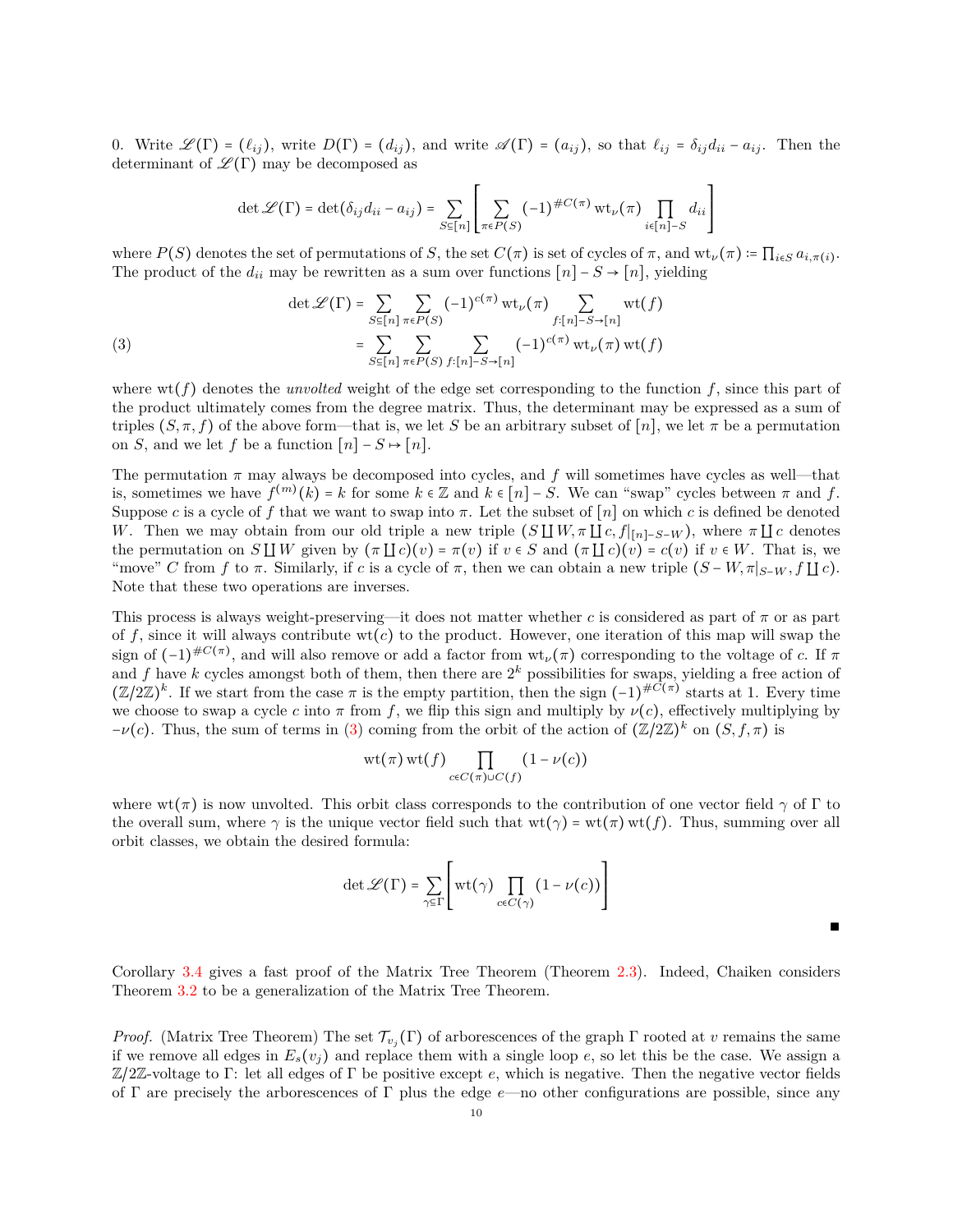cycle other than the loop *e* would be positive. Since every such negative vector field has exactly one cycle (the loop *e*), by the corollary the sum of the weights of the arborescences of  $\Gamma$  is given by

$$
A_{v_j}(\Gamma) = \frac{\det \mathscr{L}(\Gamma)}{2 \operatorname{wt}(e)}.
$$

However, the row in  $\mathscr{L}(\Gamma)$  corresponding to  $v_j$  consists of all zeroes except in the column corresponding to *v*, which contains  $2 \text{ wt}(e)$ . Thus,  $\det \mathcal{L}(G)$  is given by  $2 \text{ wt}(e) \det \mathcal{L}^j_j(\Gamma)$ , where  $\det \mathcal{L}^j_j(\Gamma)$  is the minor of  $\mathscr{L}(\Gamma)$  corresponding to removing the *j*-th row and column. Thus,

$$
A_v(\Gamma)=\det \mathscr{L}^v_v(\Gamma)
$$

<span id="page-10-0"></span> $\blacksquare$  as desired.  $\blacksquare$ 

### 4. The ratio formula for 2-fold covers

We now state and prove a result about the arborescences of any 2-fold covering graph. Recall in Corollary [1.2,](#page-1-1) we showed that the ratio  $\frac{A_{\tilde{v}}(\tilde{\Gamma})}{A_{v}(\Gamma)}$  is well-defined and independent of the choice of vertex *v* when  $\Gamma$  is simple and strongly connected. Galashin and Pylyavskyy's study of *R*-systems occurs almost exclusively in the context of strongly connected simple digraphs, but with the corollary in hand we no longer need to consider the relevant *R*-system. Thus, we may extend the proposition to any directed multigraph:

<span id="page-10-3"></span>**Corollary 4.1.** (Invariance under rerooting)*. Corollary [1.2](#page-1-1) extends to arbitrary multigraphs whenever possible. That is, if* Γ *is* any *multigraph* (not necessarily simple or strongly connected), and Γ *is any covering graph of* Γ, we still have that the ratio  $\frac{A_{\tilde{v}}(\tilde{\Gamma})}{A_{v}(\Gamma)}$  is independent of the choice of vertex *v* and its lift  $\tilde{v}$  as long as *this ratio is defined (i.e.*  $A_v(\Gamma) \neq 0$ ).

*Proof.* Suppose Γ is simple but not necessarily strongly connected. We may consider Γ as a subgraph of the complete graph  $K_{|V|}$ . Denote the complement of the edge set of *G* in  $K_{|V|}$  as  $E_{K\backslash\Gamma}$ . By Proposition [1.2,](#page-1-1) we know that  $\frac{A_v(K_{|V|})}{A_v(K_{|V|})}$  is well-defined and independent of the choice of *v*.

Now note that whenever an edge of Γ has weight 0, any arborescence containing that edge vanishes in the polynomial  $A_v(\Gamma)$ . Thus, let  $\varphi$  be the evaluation homomorphism that maps the weight of every edge in  $E_{K\setminus\Gamma}$  to 0, so that

<span id="page-10-1"></span>
$$
\varphi(A_v(K_{|V|})) = A_v(\Gamma)
$$

<span id="page-10-2"></span>(5) 
$$
\varphi(A_{\tilde{v}}(\widetilde{K_{|V|}})) = A_{\tilde{v}}(\tilde{\Gamma})
$$

since every arborescence of  $\Gamma$  rooted at *v* is also an arborescence of  $K_{|V|}$  rooted at *v*, and this set of arborescences is precisely the set of arborescences not containing any edge in  $E_{K\setminus V}$  (and similarly for  $\widetilde{K_{|V|}}$ and  $\tilde{\Gamma}$ ). Since ratio of the left-hand sides of equations ([4\)](#page-10-1) and ([5\)](#page-10-2) is invariant under changing root, so is the ratio of the right-hand sides.

In the additional case that  $\Gamma$  is not simple, we can augment  $\Gamma$  to a graph  $\Gamma^+$  by placing a vertex on the midpoint of each edge of  $\Gamma$ —given  $e = (u, v)$ , we add a vertex  $v_e$  with unique ingoing edge  $(u, v_e)$  and unique outgoing edge  $(v_e, v)$ . Set  $\nu(u, v_e) = \nu(u, v)$  and  $\nu(v_e, v) = 1$ . Then  $\Gamma^+$  is a simple graph, since every edge is either of the form  $(v_e, v)$  or  $(u, v_e)$ , and we know  $|E_s(v_e)| = |E_t(v_e)| = 1$ . We therefore know that Proposition [1.2](#page-1-1) holds for  $\Gamma^+$ . However, note that whenever we root at some vertex  $v \in V(\Gamma) \subseteq V(\Gamma^+)$ , every arborescence must contain every edge of the form  $(v_e, v)$ , since this is the only outgoing edge of  $v_e$ ; similarly, every arborescence of the cover of  $\Gamma^+$  contains both lifts of every  $(v_e, v)$ . Since these edges must always be used in both of these constructions, we may freely contract along them without cutting out or merging any arborescences in both  $\Gamma^+$  and  $\tilde{\Gamma^+}$ . Contracting along every such edge transforms  $\Gamma^+$  back into  $\Gamma$ . Therefore, if we let  $\varphi : \text{wt}(v_e, v) \to 1$  and  $\varphi : \text{wt}(u, v_e) = \text{wt}(u, v)$ , we have  $A_v(\Gamma) = \varphi(A_v(\Gamma))$  and  $A_{\tilde{v}}(\tilde{\Gamma}) = \varphi(A_{\tilde{v}}(\tilde{\Gamma})$ . Therefore, Proposition [1.2](#page-1-1) result holds for non-simple  $\Gamma$  as well.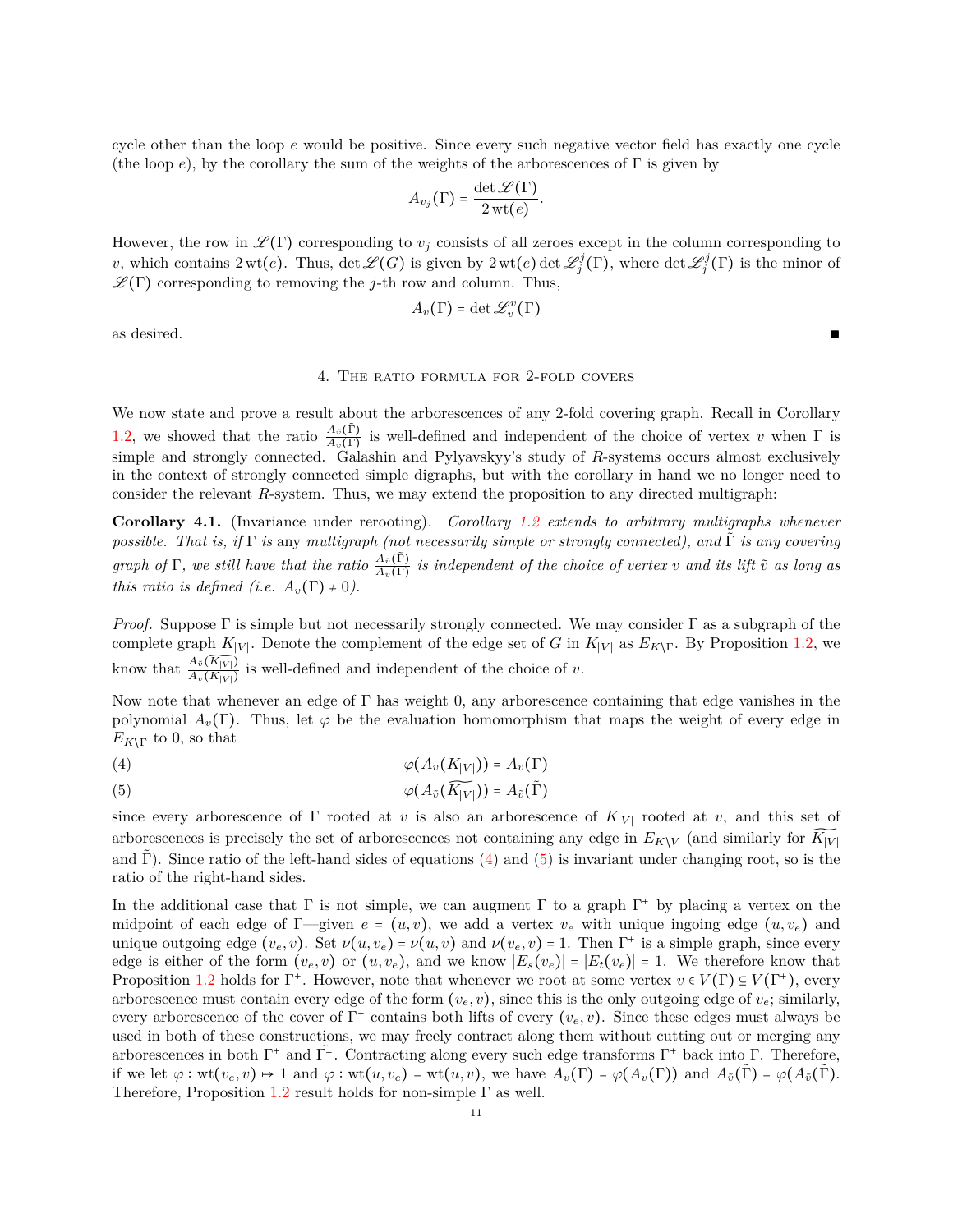We now turn to the first proof of Theorem [1.3,](#page-1-2) which provides a formula for  $\frac{A_v(\tilde{\Gamma})}{A_v(\Gamma)}$  when  $\tilde{\Gamma}$  is a 2-fold cover, which we now restate:

∎

**Theorem 4.2.** *Let* <sup>Γ</sup> *be an edge-weighted* <sup>Z</sup>/2Z*-volted directed multigraph—that is, a signed graph. For any vertex v of*  $\Gamma$  *and any lift*  $\tilde{v}$  *of v to the derived graph*  $\tilde{\Gamma}$  *of*  $\Gamma$ *, we have* 

$$
A_v(\Gamma)\det\mathscr{L}(\Gamma)=2A_{\tilde{v}}(\tilde{\Gamma})
$$

*Equivalently, either*  $A_v(\Gamma) = 0$  *or we have* 

$$
\frac{A_{\tilde{v}}(\tilde{\Gamma})}{A_{v}(\Gamma)} = \frac{1}{2} \det \mathscr{L}(\Gamma).
$$

*Proof.* We proceed by strong induction, and by relying heavily on the fact that we can usually prove the formula rooting at a specific vertex to proliferate the formula to any vertex. We will also apply the results about negative vector fields from Corollary [3.4.](#page-6-3)

4.1. **Base cases.** First, note that if some vertex of Γ has outdegree 0, then both sides of the above identity are <sup>0</sup>, no matter which root is chosen, since a row of det *<sup>L</sup>* (Γ) will be the zero vector and at least two vertices in  $\Gamma$  will have outdegree 0.

Next, suppose that every vertex of  $\Gamma$  has outdegree exactly 1. Choose any  $v \in G$ . Then there is only one candidate for a negative vector field of Γ, and only one candidate for an arborescence of Γ rooted at *v*. If Γ has more than one cycle, then  $\Gamma$  is disconnected, so that  $A_v(\Gamma) = 0$  and  $A_{\tilde{v}}(\Gamma) = 0$ . Assume  $\Gamma$  has exactly one cycle. If this cycle does not contain  $v$ , then no path from the vertices in the cycle to  $v$  exists, so no arborescence rooted at *v* exists, and  $A_v(\Gamma) = A_{\tilde{v}}(\Gamma) = 0$ . Now assume that the unique cycle of Γ contains *v*. If this cycle is positive, then no negative vector fields exist, and thus det  $\mathscr{L}(\Gamma) = 0$  by Corollary [3.4](#page-6-3). Furthermore, there exist two disjoint lifts of this cycle to  $\tilde{\Gamma}$ , which again means that  $\tilde{\Gamma}$  is disconnected, so that  $A_{\tilde{v}(\Gamma)} = 0$ . Thus, the statement holds in these cases.

The only remaining case is if Γ has a unique negative cycle that contains *v*. Then this cycle lifts to a cycle twice as long in  $\tilde{\Gamma}$  containing both lifts  $v'$  and  $v''$  of  $v$ , which is the unique cycle in  $\tilde{G}$ . Therefore, the edges of  $\tilde{G}$ , except the unique edge in  $E_i(\tilde{v})$ , form a unique arborescence  $\tilde{T}$  rooted at  $\tilde{v}$ . Siimilarly, the edges of  $G$ , except the unique edge in  $E_s(v)$ , form a unique arborescence *T* rooted at *v*; and Γ forms the unique negative vector field  $\gamma$  of itself. Thus  $wt(T)wt(\gamma) = wt(\Gamma)$ . Since  $det \mathcal{L}(\Gamma) = 2wt(\gamma)$  by Corollary [3.4](#page-6-3), previous proposition, we conclude that  $A_v(\Gamma)$  det  $\mathscr{L}(\Gamma) = 2A_{\tilde{v}}(\Gamma)$ . This proves the identity when  $|E| \leq |V|$ .

4.2. **Main inductive step.** Now suppose that the identity holds whenever  $|E| \leq k$  for some  $k \geq |V|$ , and let *G* have  $k + 1$  edges. By the pigeonhole principle, at least one vertex *v* of *G* satisfies  $|E_s(v)| \ge 2$ . Assume further that we can choose such *v* with  $A_v(\Gamma) \neq 0$ .

Let e be any edge in  $E_s(v)$ , and define  $E_s^e(v) := E_s(v) \setminus e$ . Then both  $G \setminus e$  and  $G \setminus E_s(v)$  have at most k edges, since  $|E_s(v)| \geq 2$ . By inductive hypothesis,

$$
A_v(\Gamma \backslash e) \det \mathcal{L}(\Gamma \backslash e) = 2A_{\tilde{v}}(\Gamma \backslash e)
$$

$$
A_v(\Gamma \backslash E_s^e(v)) \det \mathcal{L}(\Gamma \backslash E_s^e(v)) = 2A_{\tilde{v}}(\Gamma \backslash \widetilde{E_s^e(v)}))
$$

Without loss of generality, let  $\tilde{v} = v'$ , and let  $e', e''$  be the lifts of *e* with sources at  $v', v''$ , respectively. Every arborescence of  $\tilde{\Gamma}$  rooted at *v'* contains exactly one edge in  $E_s(v'')$ . This edge is either *e''* or it is not, so we may partition such arborescences into two disjoint classes based on whether they include *e* ′′—that is,

$$
A_{v'}(\tilde{\Gamma}) = A_{v'}(\tilde{\Gamma}\backslash e'') + A_{v'}(\tilde{\Gamma}\backslash E_s^{e''}(v''))
$$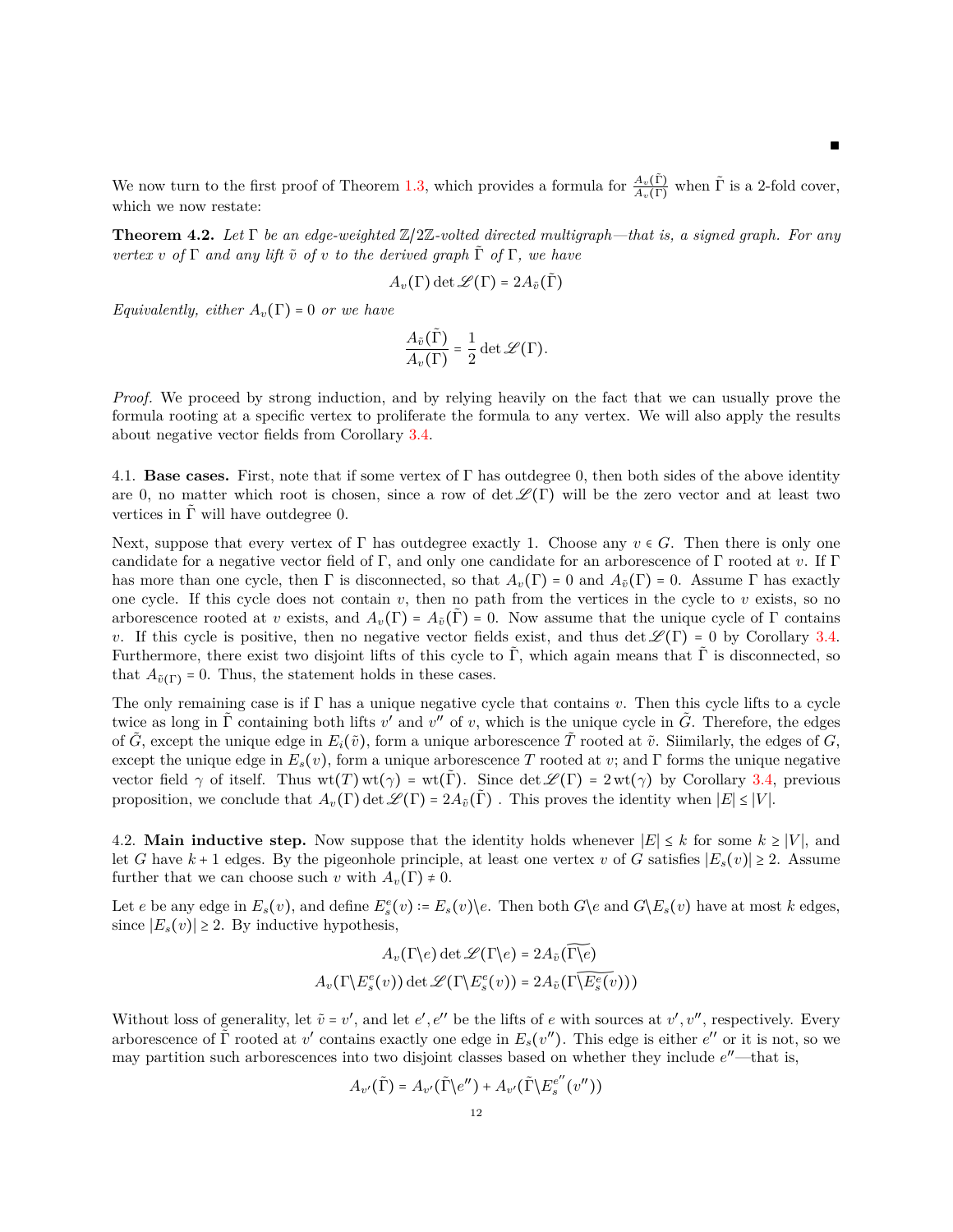However, note that

$$
A_{v'}(\tilde{\Gamma}\backslash e'') = A_{v'}(\tilde{\Gamma}\backslash\{e',e''\}) = A_{v'}(\widetilde{\Gamma\backslash e})
$$

No arborescence rooted at *v*' utilizes any edge with source at *v*', so we may simply delete the edge *e*' from Γ as it suits us. Similarly,

$$
A_{v'}(\tilde{\Gamma}\backslash E_s^{e''}(v'') = A_{v'}(\tilde{\Gamma}\backslash (E_s^{e''}(v'') \cup E_i^{e'}(v')))
$$

$$
= A_{v'}(\tilde{\Gamma}\backslash E_i^{e}(v))
$$

Thus,

$$
A_{\tilde{v}}(\tilde{\Gamma}) = A_{\tilde{v}}(\widetilde{\Gamma \backslash e}) + A_{\tilde{v}}(\Gamma \widetilde{\backslash E^e_s(v)})
$$
  
=  $\frac{1}{2} A_v(\Gamma \backslash e) \det \mathcal{L}(\Gamma \backslash e) + \frac{1}{2} A_v(\Gamma \backslash E^e_s(v)) \det \mathcal{L}(\Gamma \backslash E^e_s(v))$ 

Now, note that  $A_v(\Gamma \backslash e) = A_v(\Gamma \backslash E_s^e(v)) = A_v(\Gamma)$ —again, no arborescence rooted at *v* utilizes any edge in  $E_s(v)$ . Thus,

$$
2A_{\tilde{v}}(\tilde{\Gamma}) = A_v(\Gamma) \left( \det \mathcal{L}(\Gamma \backslash e) + \det \mathcal{L}(\Gamma \backslash E_s^e(v)) \right)
$$

Finally, note that the matrix  $\mathscr{L}(\Gamma)$ , the matrix  $\mathscr{L}(G \backslash e)$ , and the matrix  $L(G \backslash E_{s}^{e}(v))$  are all equal except<br>in the gauge summary of the second that the gauge of the suth gauge of  $\mathscr{L}(\Gamma)$  and  $L(\Gamma)$   $E_{s$ in the row corresponding to *v*, and that the sum of the *v*-th rows of  $\mathscr{L}(\Gamma \backslash e)$  and  $L(\Gamma \backslash E_s^e(v))$  is equal to the *v*-th row of  $\mathscr{L}(\Gamma)$ . Thus,  $\det \mathscr{L}(\Gamma) = \det \mathscr{L}(\Gamma \backslash e) + \det L(\Gamma \backslash E_s^e(v))$ , so that

$$
2A_{\tilde{v}}(\tilde{\Gamma})=A_v(\Gamma)\det \mathscr{L}(\Gamma)
$$

as desired. By Corollary [4.1](#page-10-3), we conclude that

$$
2A_{\tilde{u}}(\tilde{\Gamma}) = A_u(\Gamma) \det \mathscr{L}(\Gamma)
$$

for any choice of  $u \in V$ .

4.3. **Exceptional cases.** We must choose *v* to be some vertex with  $|E_s(v)| \ge 2$ , but what if all such vertices satisfy  $A_v(\Gamma) = 0$ ? Then either  $A_u(\Gamma) = 0$  for all  $u \in \Gamma$ , in which case the theorem is trivially satisfied, or there exists some vertex *u* with outdegree exactly 1 such that  $A_u(\Gamma) \neq 0$ .

Suppose that in the latter case we can choose  $u$  such that there exist two distinct arborescences  $T_1$  and  $T_2$ rooted at *u*. Then there must exist some vertex *w* such that the outgoing edge *e* of *w* in *T*<sup>1</sup> is distinct from the outgoing edge *f* of *w* in  $T_2$ . Define  $\Gamma^+$  to be the graph obtained by  $\Gamma$  by adding an auxiliary edge *a* from *u* to *w*, so that  $\Gamma^+$  has  $k + 2$  edges, and therefore  $\Gamma^+ \geq$  and  $\Gamma^+ \geq \mathbb{F}^e(w)$  both have at most  $k + 1$  edges. Since *u* has outdegree 2 in both  $\Gamma^+\backslash e$  and  $\Gamma^+\backslash E^e_s(w)$ , we may apply the inductive step to conclude

$$
A_u(\Gamma^+\e) \det \mathcal{L}(\Gamma^+\e) = 2A_{\tilde{u}}(\overline{\Gamma^+\e})
$$

$$
A_u(\Gamma^+\searrow^e(u)) \det \mathcal{L}(\Gamma^+\searrow^e(u)) = 2A_{\tilde{u}}(\Gamma^+\searrow^e(u))
$$

Note that  $A_u(\Gamma^+\setminus E_s^e(w)) \neq 0$ , since by assumption there exists at least one arborescence  $T_1$  rooted at *u* using the edge *e*, so that  $T_1$  remains an arborescence even after removing the edges  $E_s^e(v)$ . Similarly,  $A_u(\Gamma^+|e) \neq 0$ .<br>Therefore, we may apply Proposition 4.1 to conclude Therefore, we may apply Proposition [4.1](#page-10-3) to conclude

$$
A_w(\Gamma^+\backslash e) \det \mathcal{L}(\Gamma^+\backslash e) = A_{\tilde{w}}(\Gamma^+\backslash e)
$$

$$
A_w(\Gamma^+\backslash E_s^e(w)) \det \mathcal{L}(\Gamma^+\backslash E_s^e(w)) = A_{\tilde{w}}(\Gamma^+\backslash E_s^e(w))
$$

Since *e* and the edges of  $E_s^e(w)$  are elements of  $E_s(w)$ , we can apply the same arguments as we did in the original inductive step. Then it follows that  $A_w(\Gamma^+\backslash e) = A_w(\Gamma^+\backslash E_s^e(w)) = A_w(\Gamma^+)$ , that  $A_{\tilde{w}}(\overline{\Gamma^+\backslash e}) + A_w(\overline{\Gamma^+\backslash e})$  $A_{\tilde{w}}(\Gamma^*\sqrt{E_s^e(w)}) = A_{\tilde{w}}(\tilde{\Gamma^*}),$  and ultimately that

$$
A_w(\Gamma^+) \det \mathscr{L}(\Gamma^+) = 2A_{\tilde{w}}(\tilde{\Gamma^+})
$$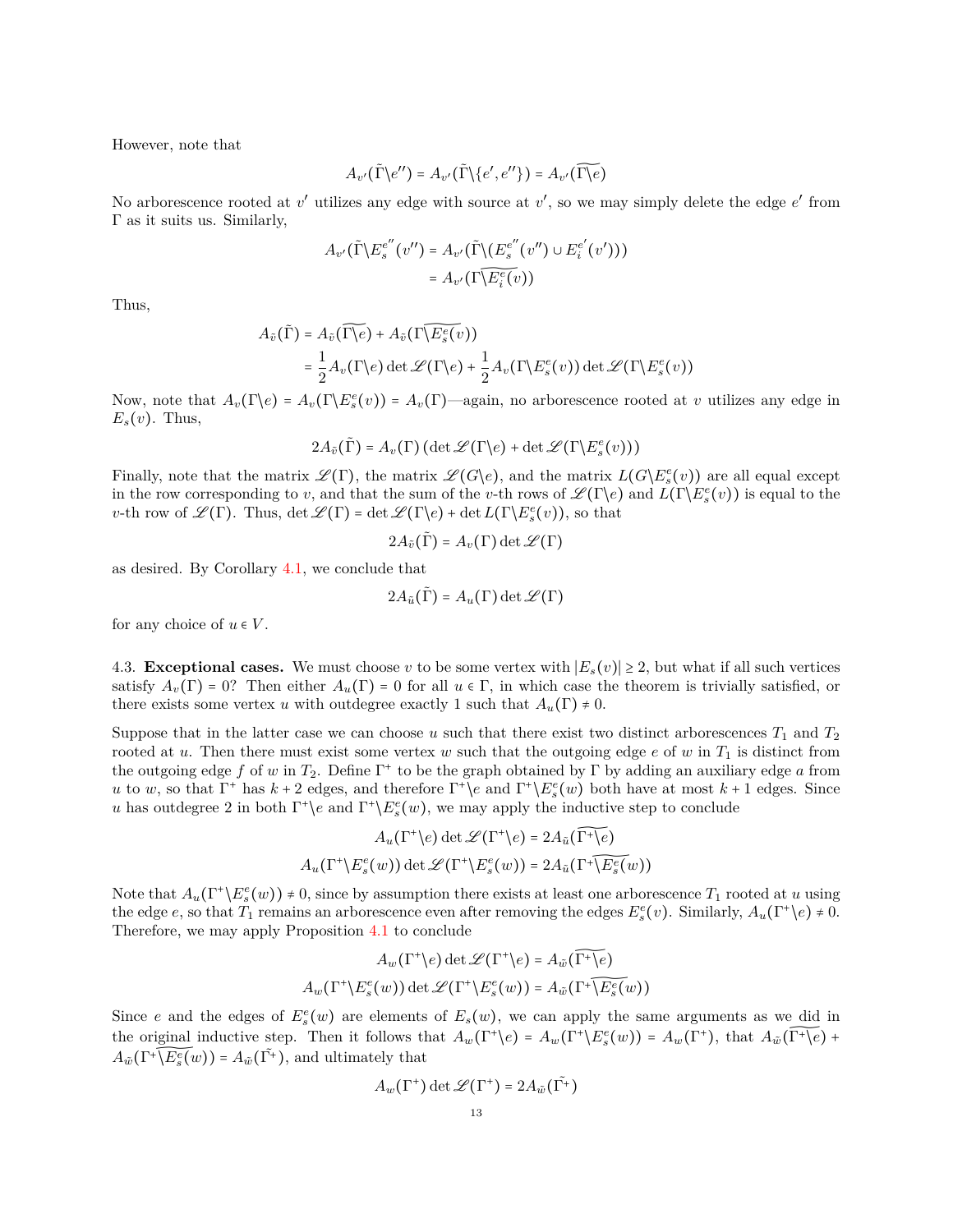Since  $A_w(\Gamma^+) \neq 0$ —the auxiliary edge *a* ensures that any arborescence rooted at *u* may be modified into an arborescence rooted at *w*—we may reroot to conclude

$$
A_u(\Gamma^+) \det \mathscr{L}(\Gamma^+) = 2A_{\tilde{u}}(\tilde{\Gamma^+})
$$

Note that every arborescence  $T \in \mathcal{T}_u(\Gamma)$  lifts uniquely to an arborescence  $T^+ \in \mathcal{T}_u(\Gamma^+)$  not containing *a*, and conversely that every arborescence  $T^+ \in \mathcal{T}_u(\Gamma^+)$  not containing *a* descends uniquely to an arborescence  $T \in \mathcal{T}_u(\Gamma)$ . We therefore perform the same trial, that we did in the press of Gangllany 4.1. Let us he th *T*  $\in$  *T*<sub>u</sub>(Γ). We therefore perform the same trick that we did in the proof of Corollary [4.1.](#page-10-3) Let  $\varphi$  be the evaluation homomorphism mapping wt(*a*)  $\mapsto$  0. Then have  $\varphi(A_u(\Gamma^+)) = A_u(\Gamma), \varphi(\mathscr{L}(\Gamma^+)) = \mathscr{L}(\Gamma)$ , and  $\varphi(A_{\tilde{u}}(\tilde{\Gamma^+})) = A_{\tilde{u}}(\tilde{\Gamma})$ . Since  $\varphi$  is a homomorphism, we conclude

$$
A_u(\Gamma)\det\mathscr{L}(\Gamma) = 2A_{\tilde{u}}(\tilde{\Gamma})
$$

Thus, the formula is proven.

4.4. **Rooted tree case.** Finally, we consider the case where

- (1) No vertices with outdegree  $\geq 2$  root an arborescence;
- (2) There exists at least one arborescence rooted at some vertex; *and*
- (3) All vertices with outdegree 1 root no more than 1 arborescence?

In this case, Γ must have a structure similar to a rooted tree. Let *u* be a vertex with outdegree 1 that roots exactly one arborescence *T*. Without loss of generality, *u* is the only vertex of outdegree 1—we may contract along the unique outgoing edge *e* of any other such vertex *u* ′ to yield a graph with fewer edges otherwise, since

- Every arborescence of  $\Gamma$  rooted at *u* passes through *e*, so that that  $A_u(\Gamma) = \text{wt}(e)A_u(\Gamma/e);$
- Every arborescence of  $\tilde{\Gamma}$  passes through both lifts of *e*, so that  $A_{\tilde{u}}(\tilde{\Gamma}) = \text{wt}(e)^2 A_u(\tilde{\Gamma}/e)$ ; and
- det  $\mathcal{L}(\Gamma)$  = wt(*e*) det  $\mathcal{L}(\Gamma/e)$  via expansion by minors along the row corresponding to *u'*.

Therefore, the unique outgoing edge of *u* must be a loop, since otherwise the terminal vertex of this edge roots an arborescence, violating condition 1 above since all vertices other than *u* have outdegree  $\geq 2$ . We may treat Γ as a Hasse diagram for the poset defined by *T*, with *u* the unique minimal element. Every other vertex *v* of Γ has exactly one edge belonging to the arborescence *T*, and all other edges of *v* must point to some  $v \geq u$ . Otherwise, a non-cyclic path from *v* to *u* distinct from the one given by *T* would exist, violating the uniqueness of the arborescence *T*.

Take any vertex  $w \neq u$ . Let *e* be the edge of *w* belonging to *T*. Define  $\Gamma^+$  to be the graph obtained from Γ by adding an auxiliary edge *a* from *u* to *w*. Then we apply the same trick with the arborescences of the cover to conclude that  $\Gamma^+ \backslash e$  and  $\Gamma^+ \backslash E^e_s(w)$  satisfy the formula when rooted at *u*. Note that  $A_u(\Gamma^+ \backslash E^e_s(w))$ is never zero, since *T* remains an arborescence in  $\Gamma^+ \backslash E_s^e(w)$ , so we may apply Corollary [4.1](#page-10-3) to conclude that  $A_v(\Gamma^+\backslash E_s^e(w)) \det \mathscr{L}(\Gamma^+\backslash E_s^e(w)) = A_{\tilde{w}}(\Gamma^+\backslash E_s^e(w)).$ 

If any edge in  $E_s^e(w)$  does not point towards *w*, it points to some vertex  $w' > w$ , so that  $w'$  roots an arborescence by modifying *T* to pass through *a* and the edge  $(w, w') \in E_{s}^{e}(w)$ . Since  $w'$  has outdegree  $\geq 2$ and roots at least one arborescence, we conclude that the desired identity also holds on  $\Gamma^+$  /*e* when rooting the rooting of an region of the second property in this case, we know the formula holds for  $\Gamma^+$ ) and  $\Gamma$ at *w* instead. In this case, we know the formula holds for  $\Gamma^+ \geq e$  and  $\Gamma^+ \geq e^e(w)$  when rooting at *w*, so now we may apply the same logic as the inductive step to conclude that the formula holds for  $\Gamma^+$  when rooting at *<sup>w</sup>*, and therefore when rooting at *<sup>u</sup>*. Setting wt(*a*) <sup>=</sup> <sup>0</sup> then shows that the formula holds for <sup>Γ</sup> rooting at *<sup>u</sup>*.

If this process goes through for at least one vertex  $w \neq u$ , then we are done. Otherwise, we conclude that edge set of Γ consists only of the tree *T* plus loops, in which case we may prove the formula directly. Without loss of generality, all loops are negative, since positive loops do not contribute to either the negative vector fields of Γ nor the arborescences of Γ . Then every arborescence of Γ contains at least one lift of every edge in *T*, but this is the only condition on the arborescences—as long as the lift of the same negative loop is not used twice, there can be no cycles. For every loop besides the one at *u*, there are two choices of lifts. Thus, for each negative vector field  $\gamma \subseteq \Gamma$ , we obtain  $2^{\#C(\gamma)-1}$  arborescences of  $\tilde{\Gamma}$ —one factor of two for each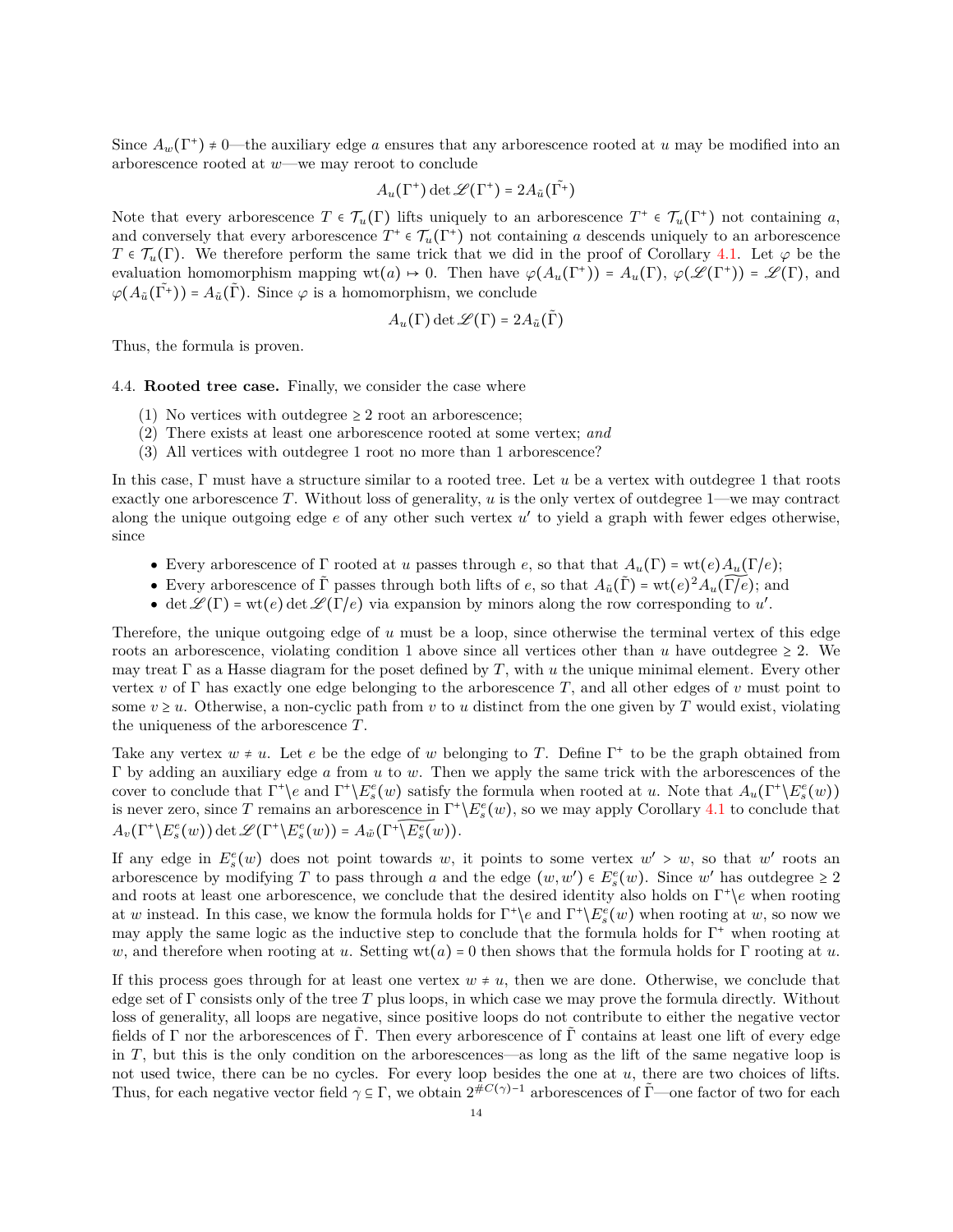loop of  $\gamma$  other than the one at *u*. Since this process uniquely describes all arborescences of  $\tilde{\Gamma}$ , we have by Corollary [3.4](#page-6-3) that

$$
2A_{\tilde{u}}(\tilde{\Gamma}) = \text{wt}(T) \sum_{\gamma \in \Gamma} 2^{\#C(\gamma)} \text{wt}(\gamma)
$$

$$
= A_u(\Gamma) \det \mathcal{L}(\Gamma)
$$

This exhausts all possible exceptions to the inductive step, completing the proof.

∎

### 5. Generalization to higher covers

<span id="page-14-0"></span>The preceding proof unfortunately does not generalize to  $k$ -fold covers for  $k > 2$ . In these cases, the main inductive step fails because there are too many lifts of an outgoing edge of *v*, even if we disregard the outgoing edges of  $\tilde{v}$ . In this section, we present a more algebraic approach that generalizes to higher covers.

### 5.1. **Restriction of scalars.**

**Definition 5.1.** Let *R* be a commutative ring, and let *S* be a free *R*-algebra of finite rank. Let *T* be an *S*-linear transformation on a free *S*-module *M* of finite rank. Then we may also consider *M* as a free *R*-module of finite rank, and *T* as an *R*-linear transformation; this is known as *restriction of scalars*. We write  $\det_R T$  to denote the determinant of  $T$  as an  $R$ -linear transformation.

Recall that the voltage Laplacian *<sup>L</sup>* (Γ) has entries in the reduced group algebra augmented by edge weights:  $S = \overline{\mathbb{Z}[G]}[E]$ . Letting  $R = \mathbb{Z}[E]$ , we may also consider  $\mathscr{L}(\Gamma)$  as an *R*-linear transformation on a *R*-module of rank  $(|G| - 1)|V|$ .

<span id="page-14-1"></span>**Example 5.2.** Returning to Example [2.15](#page-5-0), the voltage Laplacian  $\mathscr{L}(\Gamma)$  is a matrix that represents a linear transformation on a  $\mathbb{Z}(\zeta_3)[E]$ -module with basis vectors indexed by the three vertices of Γ:

$$
\mathcal{L}(\Gamma) = \begin{bmatrix} (1 - \zeta_3)a + b & -b & 0 \\ 0 & c & -\zeta_3^2c \\ -\zeta_3^2d & -e & d + e \end{bmatrix}
$$

We may consider this same module as a  $\mathbb{Z}[E]$ -module instead, simply by disallowing scalar multiplication<br>cutation of the subming  $\mathbb{Z}[E] \subseteq \mathbb{Z}(\mathcal{L})[E]$ . Now we look at the horizontation of the  $\mathbb{Z}[E]$  module. outside of the subring  $\mathbb{Z}[E] \subseteq \mathbb{Z}(\zeta_3)[E]$ . Now we look at the basis vectors of the  $\mathbb{Z}[E]$ -module. Since the  $\mathbb{Z}[E]$ -span of a set of vectors is smaller than its  $\mathbb{Z}(\zeta_3)[E]$ -span, however, we will need more basis vectors than before in order to span the entire module. One basis for this module has basis vectors doubly indexed by vertices and the two non-identity group elements of  $\mathbb{Z}/3\mathbb{Z}$ , which shows that the module has  $\mathbb{Z}[E]$ -rank 6. Ordering basis vectors as  $v_1^g, v_2^g, v_3^g, v_1^{g^2}$  $g^2, v_2^{g^2}$  $g^2, v_3^{g^2}$  $\frac{g}{3}$ , the voltage Laplacian may considered as a  $\mathbb{Z}[E]$ -linear transformation, with matrix

$$
[\mathscr{L}(\Gamma)]_{\mathbb{Z}[E]} = \begin{bmatrix} a+b & -b & 0 & a & 0 & 0 \\ 0 & c & c & 0 & 0 & -c \\ d & -e & d+e & -d & 0 & 0 \\ -a & 0 & 0 & 2a+b & -b & 0 \\ 0 & 0 & c & 0 & c & 0 \\ d & 0 & 0 & 0 & -e & d+e \end{bmatrix}
$$

and the  $\mathbb{Z}[E]$ -determinant of this transformation is

$$
\det_{\mathbb{Z}[E]} \mathcal{L}(\Gamma) \coloneqq \det[\mathcal{L}(\Gamma)]_{\mathbb{Z}[E]}
$$
\n
$$
= 3a^2c^2d^2 + 3b^2c^2d^2 + 6abc^2d^2 + 9a^2c^2e^2 + 3b^2c^2e^2 + 9abc^2e^2 + 9a^2c^2de + 3b^2c^2de + 12abc^2de
$$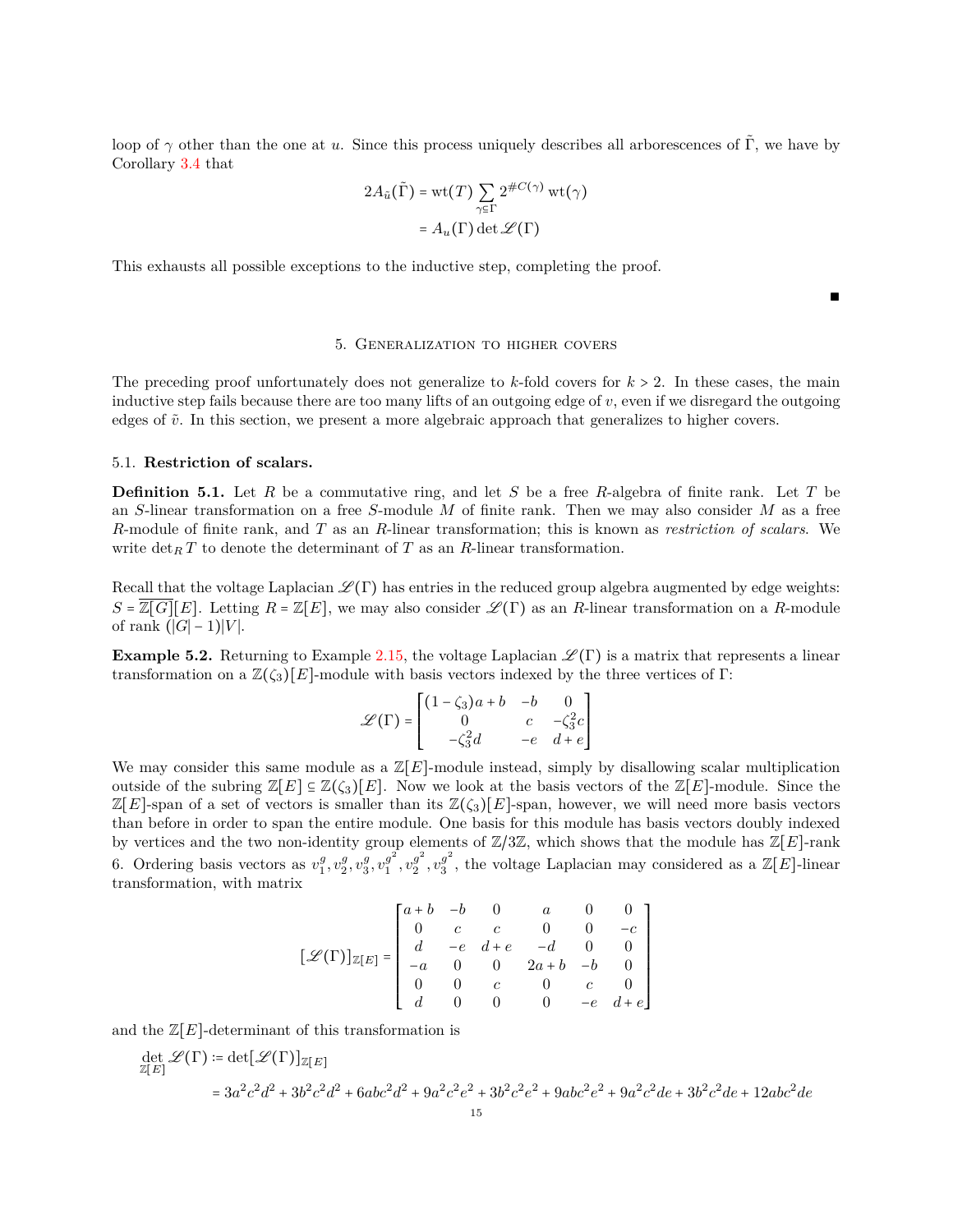With restriction of scalars in hand, we restate Theorem [1.4](#page-1-0) in the case of regular covering graphs before examining the particularly nice case of *G* prime cyclic:

**Theorem 1.4.** (Regular covering graph case) *Let*  $\Gamma = (V, E, wt, \nu)$  *be an edge-weighted G-voltage multigraph, and let*  $\Gamma$  *be its derived covering graph. Then for any vertex v of*  $\Gamma$  *and any lift*  $\tilde{v}$  *of v, we have* 

$$
\frac{A_{\tilde{v}}(\tilde{\Gamma})}{A_{v}(\Gamma)} = \frac{1}{|G|} \det_{\mathbb{Z}[E]} \mathscr{L}(\Gamma)
$$

5.2. **The prime cyclic case.** In the case where *G* is prime cyclic, the theorem has an especially nice interpretation:

<span id="page-15-0"></span>**Corollary 5.3.** *Let G be the prime cyclic group of order p, and let* Γ *be as in the theorem. Then for any vertex v of*  $\Gamma$  *and any lift*  $\tilde{v}$  *of v in the derived graph*  $\Gamma$  *of*  $\Gamma$ *, we have* 

$$
\frac{A_{\tilde{v}}(\tilde{\Gamma})}{A_{v}(\Gamma)} = \frac{1}{|G|} N_{\mathbb{Q}(\zeta_p)/\mathbb{Q}} \left[ \det \mathcal{L}(\Gamma) \right]
$$

$$
= \frac{1}{|G|} \prod_{i=1}^{p-1} \det \left[ \sigma_i(\mathcal{L}(\Gamma)) \right]
$$

*where*  $N_{\mathbb{Q}(\zeta_p)/\mathbb{Q}}$  [det  $\mathscr{L}(\Gamma)$ ] *denotes the field norm of*  $\mathbb{Q}(\zeta_p)$  *over*  $\mathbb{Q}$ *, naturally extended to a norm on*  $\mathbb{Q}(\zeta_p)[E]$ *, and*  $\sigma_i$  *is the field automorphism mapping*  $\zeta_p \mapsto \zeta_p^i$ .

*Proof.* The corollary follows from the theorem if we can show that  $\det_{\mathbb{Z}[E]} \mathscr{L}(\Gamma) = N_{\mathbb{Q}(\zeta_p)/\mathbb{Q}}[\det \mathscr{L}(\Gamma)].$ Theorem 1 of  $[\text{Si}100]$  states that if *A* is a commutative ring, if *B* is a commutative subring of  $\text{Mat}_n(A)$ , and if  $M ∈ Mat_m(B)$ , then

$$
\det_A M = \det_A (\det_B M)
$$

In this case, let  $A \coloneqq \mathbb{Q}[E]$ . The reduced group algebra  $B \coloneqq \mathbb{Q}(\zeta_p)[E]$  may be realized as a subring of  $\text{Mat}_{p-1}(A)$ , with an element  $\alpha$  of *B* being identified with the *A*-matrix corresponding to multiplication by *α* in *B*, where we view *B* as an *A*-module. Note that *A* and *B* are both commutative. Finally, we let  $M = \mathscr{L}(\Gamma)$ . But the field norm  $N_{\mathbb{Q}(\zeta_p)/\mathbb{Q}}(\alpha)$  is defined as the determinant of the map  $x \mapsto \alpha x$  as a Q-linear transformation, or, equivalently in our case, a Z-linear transformation. When extended to  $\mathbb{Q}(\zeta_p)[E]$ , this definition shows that

$$
\det_{\mathbb{Z}[E]} \left( \det_{\mathbb{Z}(\zeta_p)[E]} \mathcal{L}(\Gamma) \right) = N_{\mathbb{Q}(\zeta_p)/\mathbb{Q}} \left[ \det_{\mathbb{Q}(\zeta_p)[E]} \mathcal{L}(\Gamma) \right]
$$

as desired.  $■$ 

**Example 5.4.** Let Γ be the graph from example [2.7.](#page-3-0) We computed det *L* in Example [3.3](#page-6-4):

$$
\det \mathcal{L}(\Gamma) = (1 - \zeta_3) bcd + (1 - \zeta_3) acd + (1 - \zeta_3^2) bce + (1 - \zeta_3)(1 - \zeta_3^2) ace
$$

Since voltage is given by  $\mathbb{Z}/3\mathbb{Z}$ , the reduced group algebra is  $\mathbb{Z}(\zeta_3)[E] \subset \mathbb{Q}(\zeta_3)[E]$ , which we treat as an extension over Q. The Galois norm in this case is the same as the complex norm, since the Galois conjugate of an element of  $\mathbb{Q}(\zeta_3)[E]$  is the same as its complex conjugate. This norm is

$$
\det \mathcal{L}(\Gamma) \det \overline{\mathcal{L}(\Gamma)} = ((1 - \zeta_3) bcd + (1 - \zeta_3) acd + (1 - \zeta_3^2) bce + (1 - \zeta_3)(1 - \zeta_3^2) ace)
$$
  
\n
$$
\cdot ((1 - \zeta_3^2) bcd + (1 - \zeta_3^2) acd + (1 - \zeta_3) bce + (1 - \zeta_3^2)(1 - \zeta_3) ace)
$$
  
\n
$$
= 3a^2c^2d^2 + 3b^2c^2d^2 + 6abc^2d^2 + 9a^2c^2e^2 + 3b^2c^2e^2 + 9abc^2e^2 + 9a^2c^2de + 3b^2c^2de + 12abc^2de
$$

which matches  $\det_{\mathbb{Z}[E]} \mathscr{L}(\Gamma)$  from Example [5.2](#page-14-1).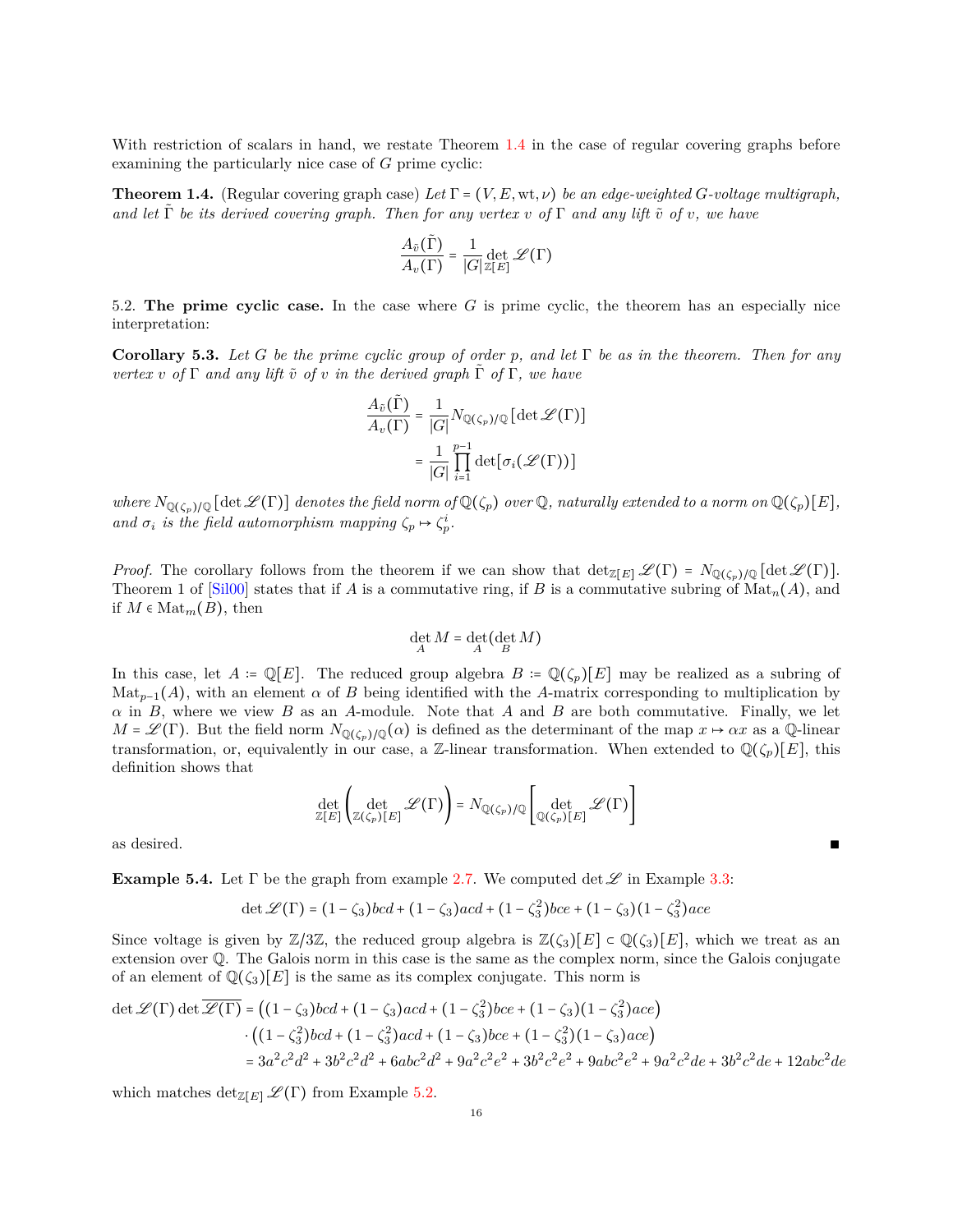5.3. **Triangularization.** To prove Theorem [1.4](#page-1-0), we carefully apply a change of basis to the Laplacian matrix of Γ˜. In order to do this, we need to be a little more careful in how we write this matrix and in which basis vectors we are using. The (ordinary) Laplacian matrix  $L(\tilde{\Gamma})$  acts on the module  $\mathbb{Z}[E]^{\tilde{V}}$ . We have been<br>involvible writing this protoing with gap act to the standard havis (*A*) We now worth to order any implicitly writing this matrix with respect to the standard basis  $\{v_i^g\}_{i \in [|V|]}, g \in G$ . We now want to enforce an ordering on the vertices of  $\Gamma$ , and thus on these basis vectors. Fix an ordering on the vertices  $V$  of  $\Gamma$ , and fix an ordering of the elements of *G* such that the identity of *G* is first. Then order the basis vectors in colexicographic order based on their labeling  $(v, g)$ , so that the first |*V*| basis vectors are  $b_1^{1_G}, \ldots, b_n^{1_G}$ .

It is also beneficial to write an explicit basis for the  $\mathbb{Z}[E]$ -module of rank  $(|G| - 1)|V|$  that  $\mathscr{L}(\Gamma)$  acts on via restriction of scalars from  $\overline{\mathbb{Z}[G]}[E]$  to  $\mathbb{Z}[E]$ . The  $\overline{\mathbb{Z}[G]}[E]$ -span of a vector *m* is equal to the  $\mathbb{Z}[E]$ -span of the set  $\{gm\}_{g \in G, g \neq 1_G}$ : note that  $m = -\sum_{g \in G, g \neq 1_G} gm$  by the definition of the reduced group algebra. Therefore, given the standard  $\overline{\mathbb{Z}[G]}[E]$ -basis  $\{v_i\}_{i=1}^{|V|}$  $\frac{|\mathcal{V}|}{\mathcal{V}|}$  corresponding to the vertices of  $\Gamma$ , we derive a standard  $\mathbb{Z}[E]$ -basis  $\{v_i^g\}_{i\in[[V]],g\neq 1_G}$ . Again, we order this basis in colexicographic order. Note that this basis corresponds to the last  $(|G| - 1)|V|$  vectors in the standard basis we have defined for  $L(T)$ .

Having written *L*(Γ) with respect to our ordering of basis vectors, we wish to perform the change of basis described by the following lemma:

<span id="page-16-1"></span>**Lemma 5.5.** *Let G* and  $\Gamma$  *be as in Theorem* [1.4.](#page-1-0) *Write*  $L(\tilde{\Gamma})$  *with basis vectors ordered as above. Let* 

$$
S = \begin{bmatrix} \mathbf{id}_{|V|} & 0_{|V|} & \cdots & 0_{|V|} \\ \mathbf{id}_{|V|} & & \mathbf{id}_{(|G|-1)|V|} \\ \mathbf{id}_{|V|} & & \end{bmatrix}
$$

*Then the change of basis given by <sup>S</sup> yields the following block triangularization of <sup>L</sup>*(Γ˜)*:*

<span id="page-16-0"></span>(6) 
$$
S^{-1}L(\tilde{\Gamma})S = \begin{bmatrix} L(\Gamma) & * \\ 0 & [\mathscr{L}(\Gamma)]_{\mathbb{Z}} \end{bmatrix}
$$

*Proof.* Let  $\beta_i = \sum_{g \in G} v_i^g$ . Conjugation by  $S^{-1}$  corresponds to a change of basis that maps  $v_i^{1_G} \mapsto \beta_i$  and  $v_i^g \mapsto v_i^g$  when  $g \neq 1_G$ . Therefore, all we need to do is examine the action of the linear transformation corresponding to the matrix  $L(\hat{\Gamma})$  on this new basis. Denote this linear transformation as *T*.

First, we show that

$$
T(\beta_j) = \sum_{i=1}^{|V|} \ell_{ij} \beta_i
$$

where  $\ell_{ij}$  is the *i, j*-entry of  $L(\Gamma)$ . To see this, consider the |*G*| columns of  $L(\tilde{G})$  corresponding to the fiber  ${v_{j,q}}_{q \in G}$  of  $v_j$ . The sum of these columns is equal to  $T(\beta_j)$ , expressed as a column vector with respect to the standard basis. If we have an edge  $e = (v_i, v_j)$ , and if  $\nu(e) = g$ , then we have a term of wt(*e*) in each  $(i, k)$  $(i, h) \times (i, h)$ -entry of  $L(\Gamma)$  for each  $h \in G$ , as well as a term of  $-\text{wt}(e)$  in each  $(i, h) \times (j, gh)$ -entry of  $L(\Gamma)$ for each  $h \in G$ . Thus, the sum of the |*G*| columns of  $L(G)$  corresponding to the fiber  $\{v_{j,g}\}_{g \in G}$  is precisely

$$
T(\beta_j) = \sum_{i=1}^{|V|} \sum_{g \in G} \ell_{ij} v_i^g = \sum_{i=1}^{|V|} \ell_{i,j} \beta_i
$$

as desired. Therefore, the left block column of ([6\)](#page-16-0) is correct.

The effect of our change of basis on the lower-right  $(|G| - 1)|V| \times (|G| - 1)|V|$  block of  $L(\tilde{\Gamma})$  is to add the *i*-th row of  $L(\tilde{\Gamma})$ , for  $i \in [|V|]$ , to rows  $i + |V|$ ,  $i + 2|V|$ , ...,  $i + (|G|-1)|V|$ —that is, we add the 1<sub>*G*</sub>-components of the linear transformation of  $\mathscr{L}'(\Gamma)$  to the *g*-components for each  $g \neq 1_G$  in *G*. But this mimics the structure of the *reduced* group algebra; that is, what we have actually done in the lower-right hand block is to write  $\mathscr{L}(\Gamma)$  as a Z-matrix, as desired.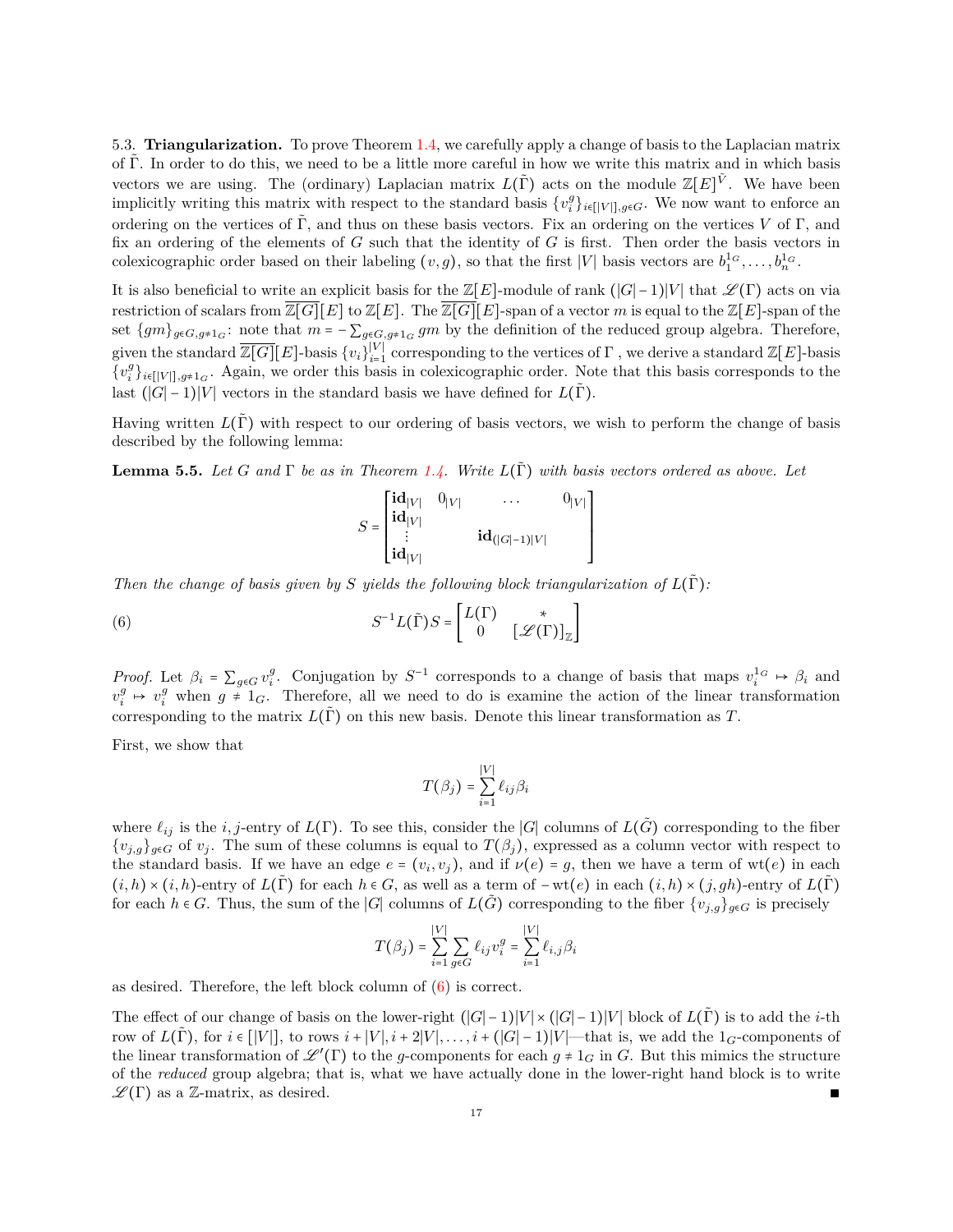Here is an alternative description of the lower-right hand matrix above.

<span id="page-17-0"></span>**Definition 5.6.** Let  $\{v_1, \dots, v_n\}$  be the set of vertices of our graph Γ, let  $\tilde{\Gamma}$  be a *k*-fold cover of Γ, where vertex  $v_i$  is lifted to  $v_i^1, \dots, v_i^k$ . Define  $n(k-1) \times n(k-1)$  matrices D and A with basis  $v_1^2, \dots, v_n^2, v_1^3, \dots, v_n^3, \dots, v_n^k, \dots, v_n^k$ as follows.

$$
A[v_i^t, v_j^r] = \sum_{e=(v_i^t, v_j^r)} \text{wt}(e) - \sum_{e=(v_i^1, v_j^r)} \text{wt}(e)
$$

$$
D[v_i^t, v_i^t] = \sum_{e \in E_s(v_i^t)} \text{wt}(e)
$$

for  $1 < t, r \leq k$ . Finally, we define

$$
[\mathscr{L}(\Gamma)]_{\mathbb{Z}[E]} \coloneqq D - A.
$$

Note that this interpretation works even for non-regular cover, though in this case the matrix cannot be interpreted as the Z-linearization of a voltage Laplacian. Nevertheless, we can use this alternate description to extend the definition of  $[\mathscr{L}(\Gamma)]_{\mathbb{Z}}$  to account for even the case of non-regular covers, which will make Lemma [5.5](#page-16-1) true for arbitrary covers, and thus will make Theorem [1.4](#page-1-0) true for arbitrary finite covers—the remaining lemmata do not make use of regularity. Thus, we have the most general form of the main theorem:

**Theorem 1.4.** (General version). Let  $\Gamma = (V, E, \text{wt})$  be an edge-weighted multigraph, and let  $\tilde{\Gamma}$  be a *k*-fold *covering graph of* Γ. Then for any vertex *v* of Γ and any lift  $\tilde{v}$  of *v*, we have

$$
\frac{A_{\tilde{v}}(\tilde{\Gamma})}{A_{v}(\Gamma)} = \frac{1}{k} \det[\mathcal{L}(\Gamma)]_{\mathbb{Z}[E]}
$$

*with*  $[\mathcal{L}(\Gamma)]_{\mathbb{Z}[E]}$  *defined in definition* [5.6.](#page-17-0)

This proof of Lemma [5.5](#page-16-1) finally explains why it is necessary to go through the trouble of working in the reduced algebra all this time, rather than the ordinary group algebra—we need to lower the Z-rank of our algebra by 1 in order to get the triangularization described by the lemma. This triangularization is very close to giving us what we want for Theorem [1.4](#page-1-0), but unfortunately taking minors and change of basis do not commute. Besides, we need to find a factor of |*G*| somewhere along the way. Define  $U = S^{-1}L(\tilde{\Gamma})S$ . Without loss of generality, assume that we want to root our arborescences of Γ at vertex *v*<sub>1</sub> and our arborescences of Γ at vertex  $v_{1,1_G}$ . Then want to show that

$$
\det U_1^1 = |G| \det L_1^1(\tilde{\Gamma}),
$$

for then the theorem follows from the lemma, since  $L_1^1(\tilde{\Gamma}) = A_{(1,1_G)}(\Gamma)$  and  $\det U_1^1 = A_1(\Gamma) \det_{\mathbb{Z}[E]} \mathscr{L}(\Gamma)$ . We do so by performing the change of basis *<sup>S</sup>* into two steps:the first will multiply the minor by <sup>∣</sup>*G*∣, and the second will leave it unchanged.

# <span id="page-17-1"></span>5.4. **The two-step change of basis.** Here is the first step:

**Lemma 5.7.** *Let <sup>L</sup> be the Laplacian matrix of some graph* <sup>Γ</sup> <sup>=</sup> (*V, E,* wt)*. Let <sup>P</sup> be the change of basis* matrix that maps  $v_i \mapsto v_i + \sum_{j \in J} \alpha_j v_j$ , for some  $J \subseteq |V| \setminus \{i\}$  and  $\alpha_j \in \mathbb{R}$  for  $j \in J$ , but leaves all other basis *vectors unchanged. That is, P is the identity matrix but with*  $\alpha_j$  *in entry*  $(i, j)$  *for each*  $j \in J$ *. Then* 

$$
\det(P^{-1}LP)^i_i = A_{v_i}(\Gamma) + \sum_{j \in J} \alpha_j A_{v_j}(\Gamma)
$$

*Proof.* Without loss of generality, let *i* = 1. We first consider the case that  $|J|$  = 1, and we will assume  $J = \{2\}$ .  $P^{-1}L(\tilde{\Gamma})$  differs from  $L(\tilde{\Gamma})$  in that the second row of  $P^{-1}L(\tilde{\Gamma})$  is the second row of  $L(\tilde{\Gamma})$  with  $\alpha_2$  times the first row of  $L(\tilde{\Gamma})$  subtracted from it.  $P^{-1}L(\tilde{\Gamma})P$  differs from  $P^{-1}L(\tilde{\Gamma})$  in that the first column of  $P^{-1}L(\tilde{\Gamma})P$ is the first column of  $P^{-1}L(\tilde{\Gamma})$  with  $\alpha_2$  times the second column of  $P^{-1}L(\tilde{\Gamma})$  added to it. However, since we are finding the determinant of  $P^{-1}L(\tilde{\Gamma})P$  with the first row and column removed, we are only interested in the lower-right hand  $(|V| - 1) \times (|V| - 1)$  submatrix and can ignore this column operation.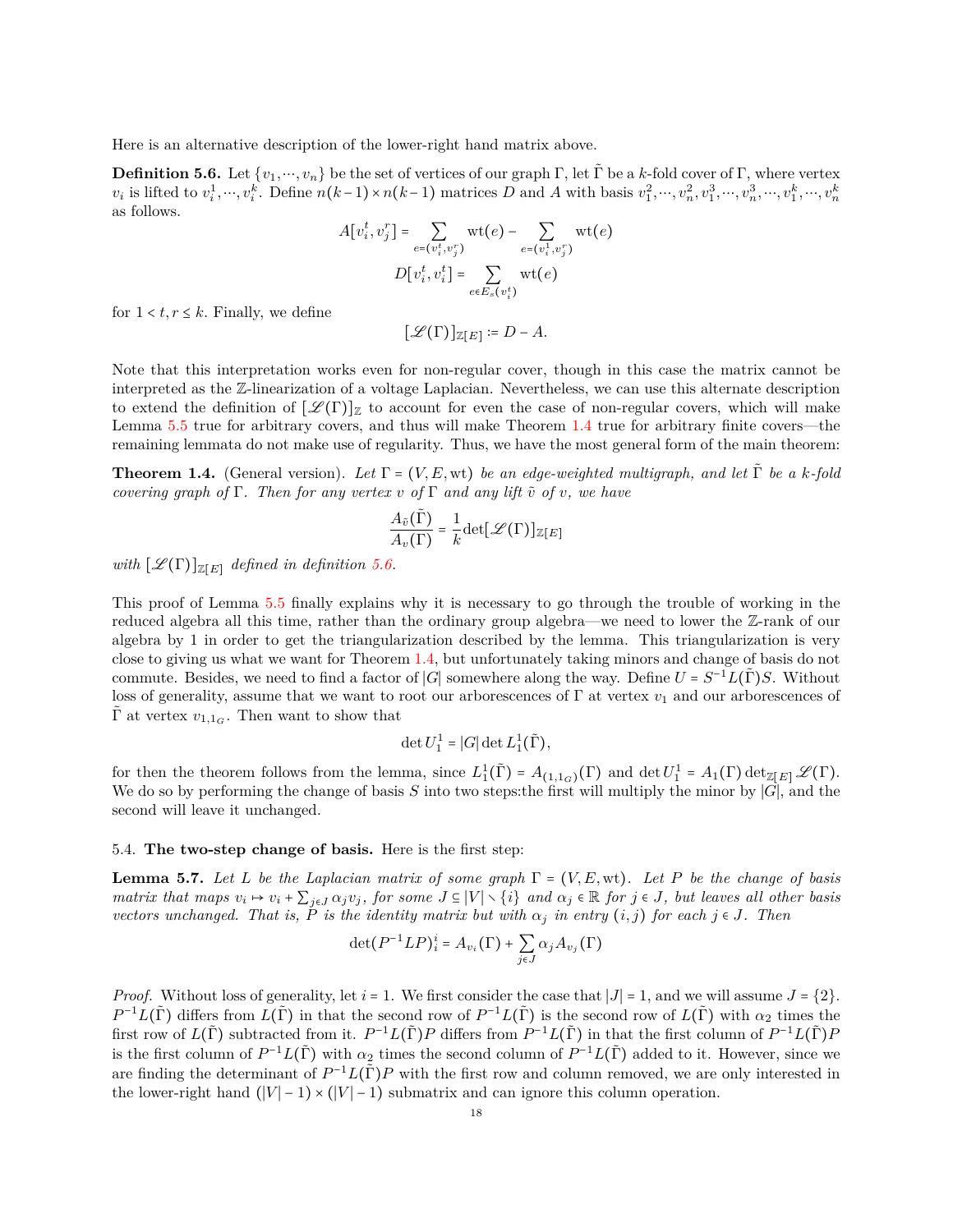We may interpret  $(P^{-1}LP)^1$  as a submatrix of the Laplacian of a different graph, which we will denote as  $F'$ . We construct  $F'$  as follows. The continues of  $F'$  and  $F'$  and  $F'$  and  $F'$  and  $F'$  and  $F'$ Γ'. We construct Γ' as follows. The vertices of Γ' are  $v'_1, ..., v'_{|V|}$ . If there is an edge  $v_r → v_s$  in Γ, then there is an edge  $v'_r \to v'_s$  in  $\Gamma'$ , so  $\Gamma'$  contains  $\Gamma$  as a subgraph. For each edge  $e \in E_i(v_1)$  that is not a loop, if  $e_t \neq v_2$ , we add the edge  $(v'_2, e'_t)$  to Γ' with weight  $-\alpha_2$  wt(*e*) and the edge  $(v'_2, v'_1)$  with  $\alpha_2$  wt(*e*). The first of these edges will be called an edge of type 1 and the second an edge of type 2. For each edge  $e \in E_i(v_1)$ where  $e_t = v_2$ , we add the edge  $(v'_2, v'_1)$  with weight  $\alpha_2$  wt(*e*). Call this an edge of type 3. We can see that  $L_1^1(\Gamma') = (P^{-1}LP)_1^1$ , so det $(P^{-1}LP)_1^1$  counts the arborescences of  $\Gamma'$  rooted at  $v'_1$ .

We will divide the arborescences of  $\Gamma'$  into four categories (See Figure [4\)](#page-20-0).

- (1) Arborescences that do not contain any type 1, type 2, or type 3 edges. The weighted sum of these arborescences is counted by  $A_{v_1}(\Gamma)$  because they are exactly the arborescences that use only edges in the subgraph  $\Gamma$  of  $\Gamma'$ .
- (2) Arborescences that contain a type 1 edge and arborescences that differ from these by replacing the type 1 edge with a type 2 edge of the same weight with opposite sign. For every type 1 edge, there is a type 2 edge of the same weight with opposite sign. This means that for every arborescence that contains a type 1 edge, there is an arborescence that is the same, except instead of the type 1 edge it has a type 2 edge of the same weight with opposite sign. The weights of these arborescences cancel out, so the weighted sum of all of these arborescences is 0.
- (3) Arborescences that contain a type 3 edge. By removing the edge of type 3 and replacing it with the corresponding edge pointing in the opposite direction, we obtain an arborescence with weight divided by  $\alpha_2$  rooted at  $v_2'$ . This arborescence does not contain any edges of types 1, 2, or 3, so it corresponds to an arborescence in Γ rooted at  $v_2$ . Similarly, given an arborescence in Γ rooted at  $v_2$ with an edge from  $v_1$  to  $v_2$ , we can reverse this process. So, the weighted sum of these arborescences is  $\alpha_2$  times the weighted sum of arborescences rooted at  $v_2$  in  $\Gamma$  that contain an edge from  $v_1$  to  $v_2$ .
- (4) Arborescences that contain an edge of type 2 that are not counted in (2). These are arborescences where removing the edge of type 2 and replacing it with the corresponding edge  $e' = (v'_2, w')$  of type 1 does not give an arborescence. This means the only path in the arborescence from  $w'$  to  $v'_1$  goes through  $v_2'$ . Removing the type 2 edge gives two disconnected components, one directed towards  $v_1'$ and one directed towards  $v_2'$ . The edge *e'* originally came from the edge  $e = (v_1, w) \in \Gamma$ . Consider our arborescence without the type 2 edge but with the edge  $(v_1, w)$  that has the weight of our type 2 edge divided by  $\alpha_2$ . We now have an arborescence rooted at  $v'_2$  that has no type 1, 2, or 3 edges. This arborescence corresponds to an arborescence in  $\Gamma$  rooted at  $v_2$ . Similarly, given an arborescence in Γ rooted at  $v_2$  with no edge from  $v_1$  to  $v_2$ , we can reverse this process. So, the weighted sum of these arborescences is  $\alpha_2$  times the weighted sum of arborescences rooted at  $v_2$  in  $\Gamma$  that do not contain an edge from  $v_1$  to  $v_2$ .

Adding the weighted sums of the arborescences in these four categories, we find  $A_{v_1}(\Gamma') = A_{v_1}(\Gamma) + \alpha_2 A_{v_2}(\Gamma)$ .

We will proceed by induction. To do this, we first need to show that for Γ' as constructed above,  $A_{\nu_{\ell}}(\Gamma') =$ <br>  $A_{\nu_{\ell}}(\Gamma)$  whenever  $\ell_{\ell+1}$ . This is two when  $\ell_{\ell+2}$  as since your agency that we added in in  $F_{$  $A_{v_{\ell}}(\Gamma)$  whenever  $\ell \neq 1$ . This is true when  $\ell = 2$ , since every new edge we have added is in  $E_s(v_2)$ . For  $\ell \neq 1, 2$ , note that  $L_{\ell}^{\ell}(\Gamma')$  differs from  $L_{\ell}^{\ell}(\Gamma)$  only in the second row: the second row of  $L(\Gamma')$  is the difference of the first two rows of *<sup>L</sup>*(Γ). Thus, we may expand the determinant along the second row to write

$$
\det L_{\ell}^{\ell}(\Gamma') = \det L_{\ell}^{\ell}(\Gamma) + \det M
$$

where *M* is the matrix obtained by replacing the second row of  $L^{\ell}(\Gamma)$  with  $-\alpha_2$  times the first row of  $L^{\ell}(\Gamma)$ . Since *M* has true were that an evaluated as of scale that it has determinent sure. Therefore  $L^{\ell}(\Gamma)$ . Since *M* has two rows that are scalar multiples of each other, it has determinant zero. Therefore, det  $L^{\ell}_{\ell}(\Gamma') = \det L^{\ell}_{\ell}(\Gamma)$  and, by the Matrix Tree Theorem,  $A_{\nu_{\ell}}(\Gamma') = A_{\nu_{\ell}}(\Gamma)$ .

We now perform the change of basis one step at a time. Let  $J = \{j_1, \ldots, j_n\}$ . Suppose that when  $P_k$  is the change of basis matrix mapping  $b_{v_1} \mapsto b_{v_1} + \sum_{m=1}^k \alpha_{j_m} b_{v_{j_m}}$ , we know that  $\det(P_k^{-1}L(\Gamma)P_k)^1_1 = A_{v_1}(\Gamma) + \sum_{m=1}^k \alpha_{j_m} L(\Gamma)P_k$  $\sum_{m=1}^{k} \alpha_{j_m} A_{v_{j_m}}(\Gamma)$ , and that  $(P_k^{-1} L(\Gamma) P_k) \frac{1}{l}$  is the submatrix of the Laplacian of some graph  $\Gamma'$  that satisfies  $A_{v_1}(\Gamma') = A_{v_1}(\Gamma) + \sum_{m=1}^k \alpha_{j_m} A_{v_{j_m}}(\Gamma)$  and  $A_{v_\ell}(\Gamma') = A_{v_\ell}(\Gamma)$  for  $\ell \neq 1$ . Let  $P'_k$  be the change of basis matrix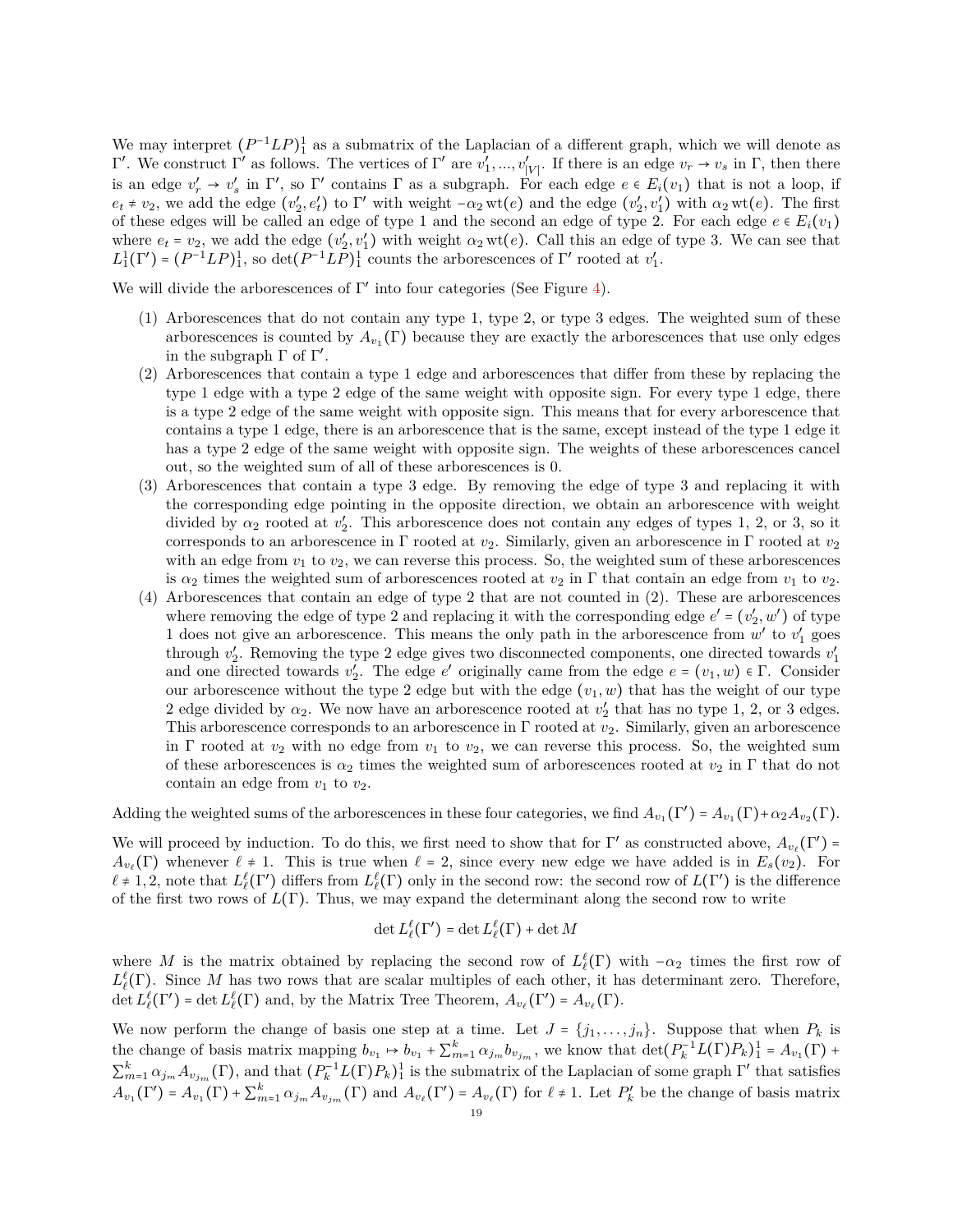mapping  $b_{v_1} \rightarrow b_{v_1} + \alpha_{j_{k+1}} b_{v_{j_{k+1}}}$ . Then applying our construction from the first part of the proof on Γ', we conclude  $((P'_k)^{-1}P_k^{-1}L(\Gamma)P_kP'_k)$  is the submatrix of the Laplacian of some graph  $\Gamma''$  satisfying

$$
A_{v_1}(\Gamma'') = A_{v_1}(\Gamma') + \alpha_{j_{k+1}} A_{v_{j_{k+1}}}(\Gamma')
$$
  
=  $A_{v_1}(\Gamma) + \sum_{m=1}^{k+1} \alpha_{j_m} A_{v_{j_m}}$ 

and also  $A_{v_\ell}(\Gamma'') = A_{v_\ell}(\Gamma') = A_{v_\ell}(\Gamma)$  for  $\ell \neq 1$ .

Therefore, by induction on the size of *J*, we conclude that

$$
\det(P^{-1}L(\Gamma)P)^{1}_{1} = A_{v_1}(\Gamma) + \sum_{j \in J} \alpha_j A_{v_j}(\Gamma)
$$

as desired.  $■$ 

<span id="page-19-0"></span>Here is the second step of the change of basis:

**Lemma 5.8.** Let R be a commutative ring and let  $M \in \text{Mat}_n(R)$ . Let  $Q \in GL_n(R)$  such that  $Q$  fixes the *i-th unit basis vector ei. Then*

$$
\det(Q^{-1}MQ)^i_i = \det M^i_i
$$

*In other words, the change of basis given by Q commutes with taking the minor of M corresponding to removing the i-th row and column.*

*Proof.* Let *V* be the free *R*-module of rank *n* on which *M* acts. Taking the minor det  $M_i^i$  corresponding to removing the first row and column is equivalent to evaluating the determinant of  $\overline{T_M}$ , the linear transformation corresponding to *M* descended to the quotient space  $V/(e_i)$ . That is, ignoring a row and its corresponding column is equivalent to considering the transformation on this quotient space. Thus, if a change of basis leaves the basis vector corresponding to the *i*-th row and column unchanged, the determinant on this quotient space will not change either, since the relevant quotient space will not change, and det *T<sup>M</sup>* does not depend on the basis chosen for  $V/(e_i)$ . Thus, the minor remains unchanged under this change of basis. ■

### 5.5. **Proof of Theorem [1.4](#page-1-0).**

*Proof.* In Lemma [5.7](#page-17-1), let *P* be the change of basis that maps  $v_1^{1_G} \mapsto \beta_1 := \sum_{g \in G} v_1^g$ , and let *Q* be the change of basis that maps  $v_i^{1_G} \mapsto \sum_{g \in G} v_i^g$  for  $i > 1$ , which satisfies the hypotheses of Lemma [5.8.](#page-19-0) Letting *S* be the matrix from Lemma  $5.5$ , we have  $S = QP$ . Thus, by Lemmata  $5.7$  and  $5.8$ ,

$$
\det U_1^1 = \det(QPL(\tilde{\Gamma})P^{-1}Q^{-1})_1^1
$$
  
= 
$$
\det(PL(\tilde{\Gamma})P^{-1})_1^1
$$
  
= 
$$
\sum_{g \in G} A_{v_{1,g}}(\Gamma)
$$

By symmetry,

$$
\sum_{g\in G}A_{v_{1,g}}\big(\Gamma\big)=\big|G\big|A_{v_{1,1_G}}\big(\Gamma\big)
$$

However, from the triangularization given by Lemma [5.5,](#page-16-1) and by the Matrix Tree Theorem, we know that

$$
\det U_1^1 = A_{v_1}(\Gamma) \det_{\mathbb{Z}[E]} \mathcal{L}(\Gamma)
$$

$$
\det L_1^1(\tilde{\Gamma}) = A_{(v_1, 1_G)}(\tilde{\Gamma})
$$

Therefore,

$$
|G|A_{(v_1,1_G)}(\tilde{\Gamma})=A_{v_1}(\Gamma)\det_{\mathbb{Z}[E]}\mathscr{L}(\Gamma)
$$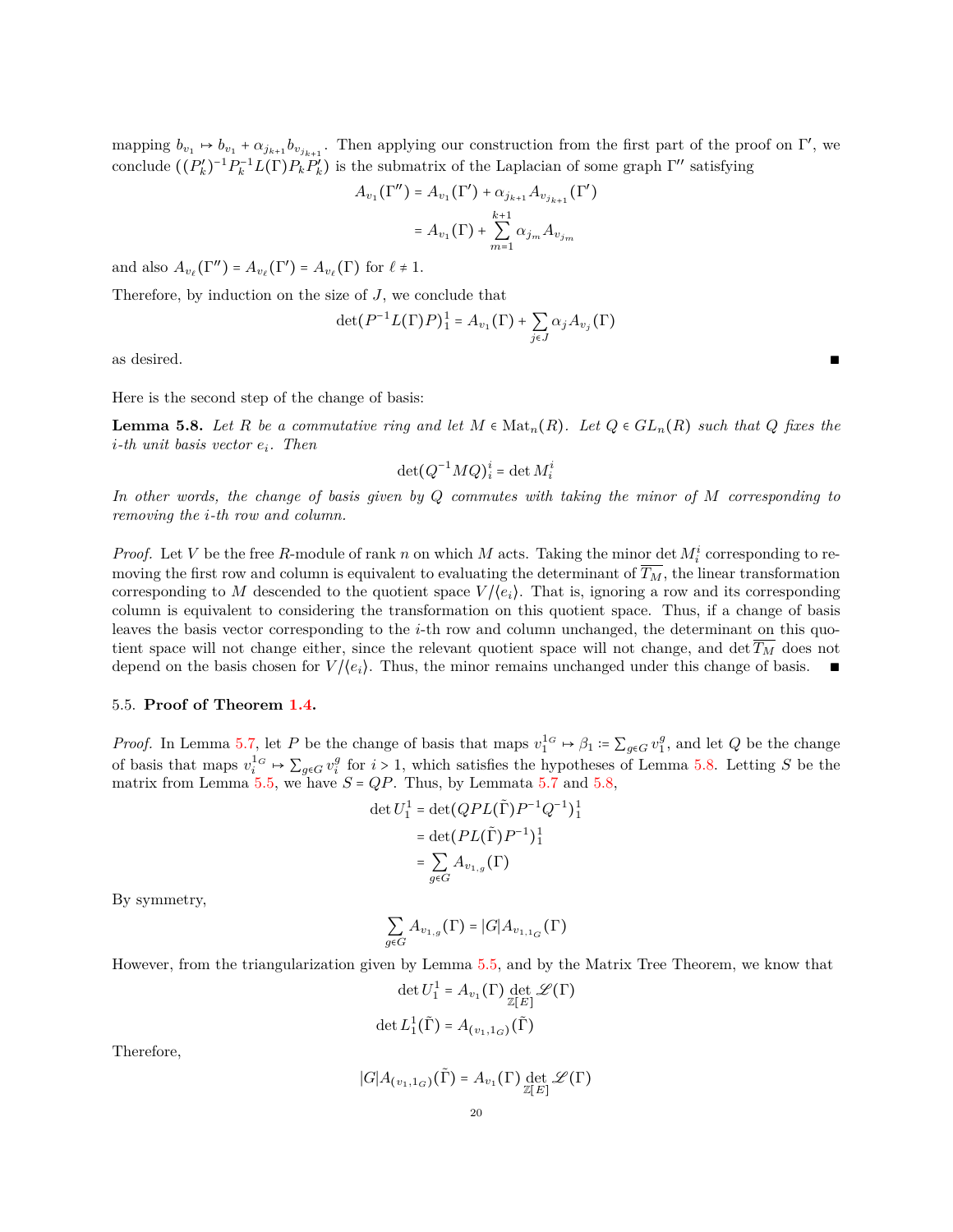

An arborescence of type 3.



<span id="page-20-0"></span>Figure 4. Types of arborescences for Γ' 21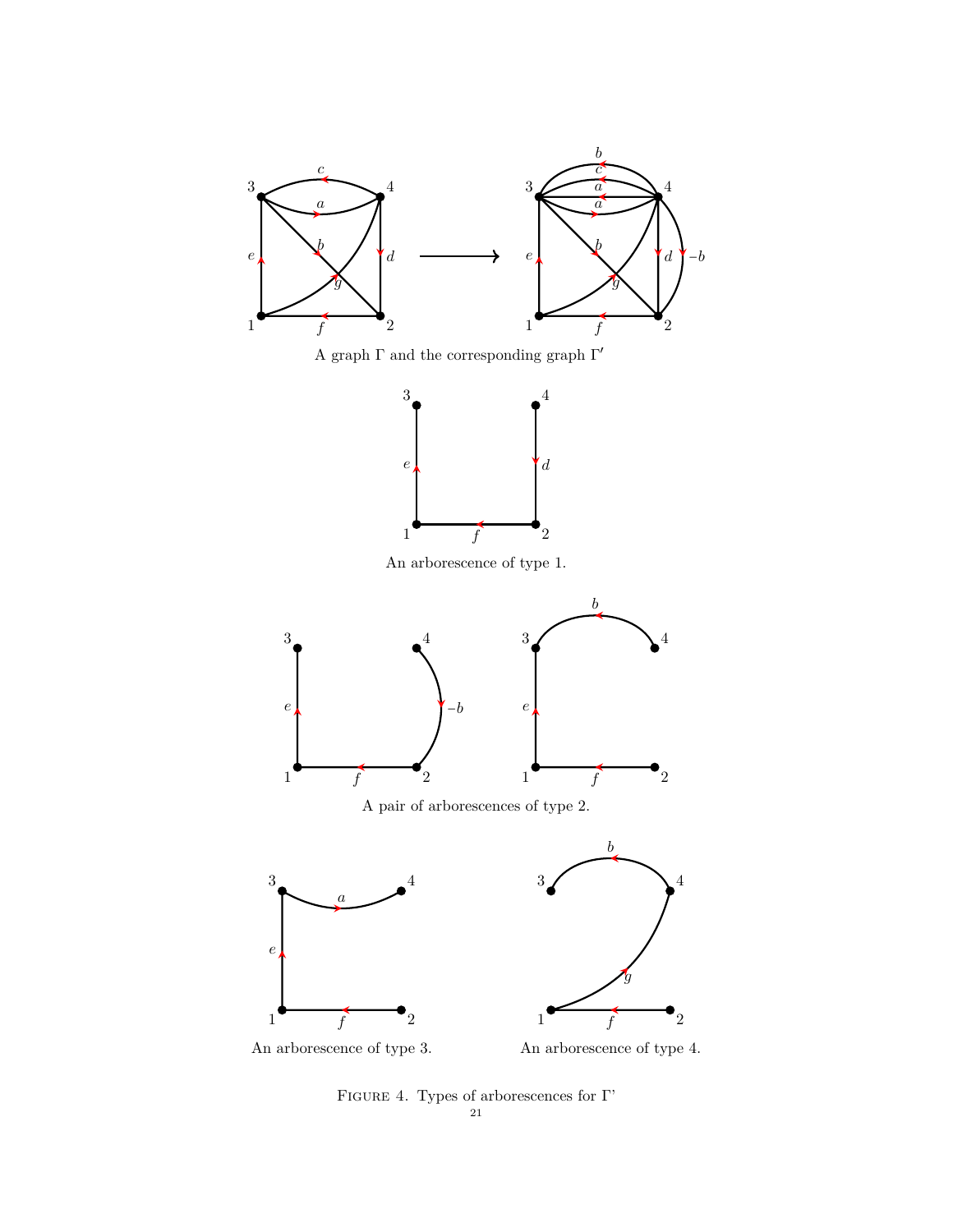$\blacksquare$  as desired.  $\blacksquare$ 

## 6. Further Discussion and Questions

6.1. **Possible Combinatorial Interpretation.** Theorem [1.4](#page-1-0) makes it clear that the ratio  $\frac{A_{\tilde{v}}(\tilde{\Gamma})}{A_{v}(\Gamma)}$  is a homogeneous polynomial with integer coefficients—writing  $A_{\tilde{v}}(\tilde{\Gamma}) = \frac{1}{|G|} A_v(\Gamma) \det_{\mathbb{Z}[E]} \mathscr{L}(\Gamma)$ , the factor of  $\frac{1}{|G|}$ must divide  $\det_{\mathbb{Z}[E]} \mathcal{L}(\Gamma)$  because every coefficient of  $A_v(\Gamma)$  is 1. We further conjecture:

<span id="page-21-0"></span>**Conjecture 6.1.** *The ratio*  $\frac{A_{\tilde{v}}(\tilde{\Gamma})}{A_{v}(\Gamma)}$  *has positive integer coefficients.* 

Corollary [3.4](#page-6-3) along with Theorem [1.3](#page-1-2) proves the conjecture in the 2-fold case, and yields a nice combinatorial interpretation of our result: we obtain several arborescences of  $\Gamma$  by combining an arborescence  $T$  of  $\Gamma$  with a negative vector field  $\gamma$  of Γ. More precisely, if  $\gamma$  has *k* cycles, then the pair  $(T, \gamma)$  corresponds to  $2^{k-1}$ arborescences of  $\tilde{\Gamma}$  each with weight wt(*T*) wt( $\gamma$ ). However, it is not clear how to explicitly exhibit this correspondence. Our original method of trying to prove Theorem [1.3](#page-1-2) was to derive such a correspondence, which ultimately failed. The following is a plausible but incorrect candidate for the desired correspondence between pairs  $(T, \gamma)$  and arborescences of  $\tilde{T}$  of  $\tilde{\Gamma}$ : Given  $(T, \gamma)$ , construct  $\tilde{T}$  by taking the unique lift of  $T$ into  $\tilde{\Gamma}$  and then letting the outedges of the remaining vertices of  $\tilde{T}$  come from  $\gamma$ . We then need to apply some free action of  $\mathbb{Z}/2\mathbb{Z}^{k-1}$  to obtain all  $2^{k-1}$  corresponding arborescences. Candidates for this action included:

- Swapping the lifts of edges the components of  $\gamma$  not containing *v*.
- Swapping the lifts of edges in the cycles of the components of  $\gamma$  not containing *v*.
- In either of the above, swapping only negative edges.

However, regardless of which action we choose, this construction fails to be injective even at the first step that is, there exist examples of distinct pairs  $(T, \gamma)$ *,*  $(T', \gamma')$  both mapping to the same  $\tilde{T}$ *.* 

Consider the following <sup>Z</sup>/2Z-voltage graph, where every edge has trivial voltage unless labeled with <sup>−</sup>1:



We have the following pairs  $(T, \gamma)$  and  $(T', \gamma')$ , with the arborescences rooted at the upper-right vertex:

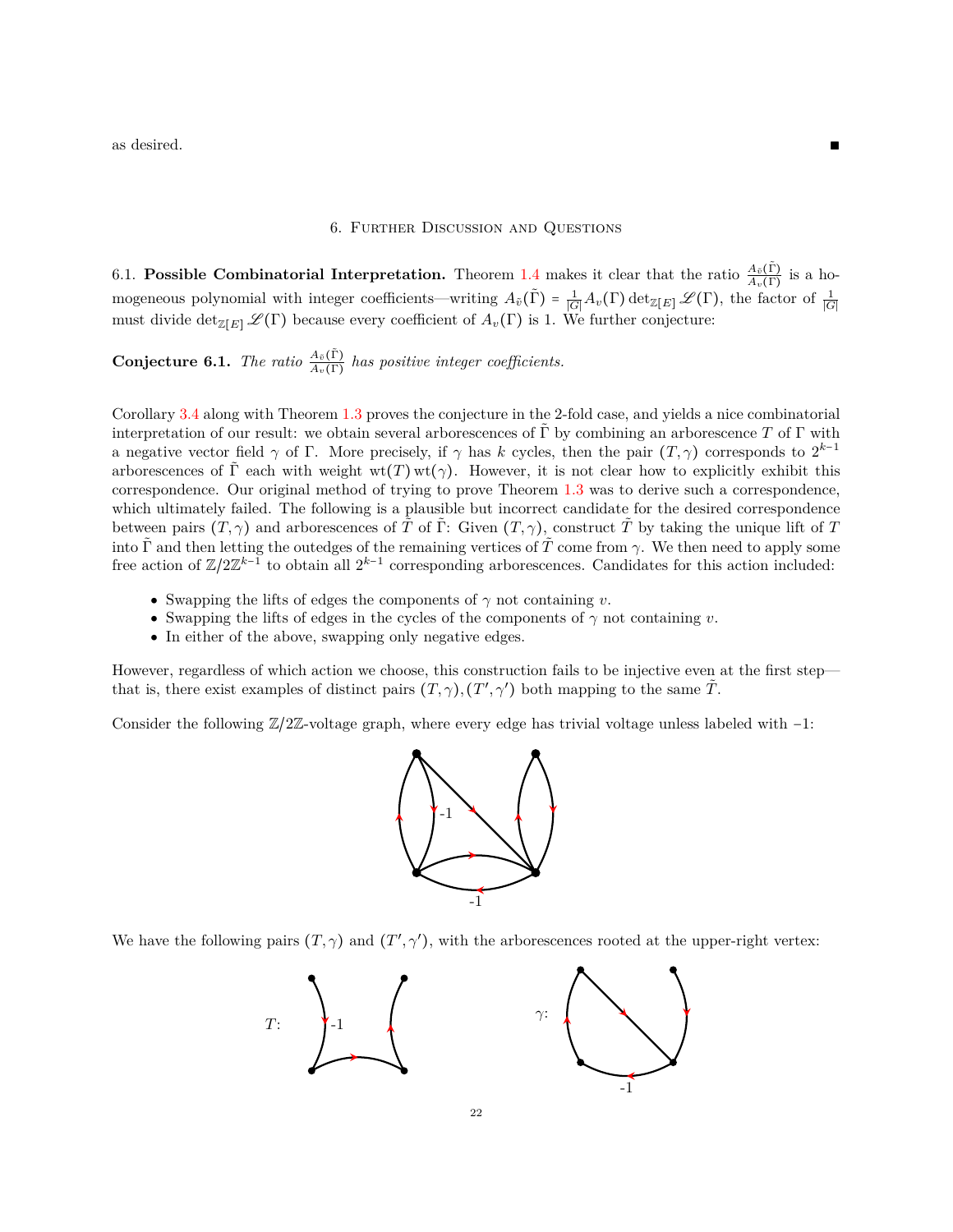

Both of these pairs give rise to the following arborescence in the covering graph:



Another potential candidate would be to perform a similar construction by first lifting *γ* rather than *T*—the connected lift of a negative vector field is always acyclic—any cycle without repeated lifts in Γ necessarily descends to a positive cycle in Γ. We have not explored this candidate in depth, since we eventually shifted our focus away from the 2-fold case. There may be a similarly easy counterexample for this construction.

Thus, the problem remains:

<span id="page-22-0"></span>**Problem 6.2.** *Let* <sup>Γ</sup> *be a* <sup>Z</sup>/2Z*-voltage graph and let* Γ˜ *be its derived cover. Find a combinatorial correspondence between:*

- *(1) Pairs* (*T, γ*) *of arborescences and negative vector fields of* <sup>Γ</sup>*; and*
- *(2) Arborescences*  $\tilde{T}$  *of*  $\tilde{\Gamma}$ *,*

*where each pair*  $(T, \gamma)$  *corresponds to*  $C(\gamma)$  *arborescences*  $\tilde{T}$ *, with*  $C(\gamma)$  *being the number of cycles of*  $\gamma$ *.* 

In the case of general regular covers, we do not even have a concrete combinatorial interpretation of  $\det_{\mathbb{Z}[E]} \mathscr{L}(\Gamma)$ . Such an interpretation would probably be the cleanest way to prove Conjecture [6.1.](#page-21-0)

**Problem 6.3.** *Find a combinatorial interpretation of the polynomial*  $\det_{\mathbb{Z}[E]} \mathscr{L}(\Gamma) = \frac{A_{\tilde{v}}(\tilde{\Gamma})}{A_{v}(\Gamma)}$  $\frac{A_{\tilde{v}}(\Gamma)}{A_{v}(\Gamma)}$ *, assuming Conjecture [6.1](#page-21-0) is true. Then find an explicit combinatorial construction that yields a correspondence as in Problem [6.2](#page-22-0).*

6.2. **Interpreting the restriction-of-scalars determinant.** In the case where the voltage group *G* is prime cyclic, Corollary [5.3](#page-15-0) yields a computationally nice interpretation of Theorem [1.4](#page-1-0): the Z-determinant is really a field norm, which may be computed in ways other than restriction of scalars—for example, as a product of Galois conjugates. This result could be extended if there existed an analogue to the field norm for arbitrary reduced group algebras, or indeed for general free algebras of finite rank. If this is too hard, we could instead focus on the reduced group algebras of abelian groups only.

**Problem 6.4.** *Let*  $R$  *be a commutative ring, and let*  $A$  *be a free algebra over*  $R$  *of finite rank. Let*  $\alpha \in A$ *. Find an alternative expression or interpretation of*  $\det_R \alpha$ , where the multiplicative action of  $\alpha$  is viewed as *a linear transformation on the R-module A, analogous to a field norm. Useful special cases include*  $R = \mathbb{Z}$